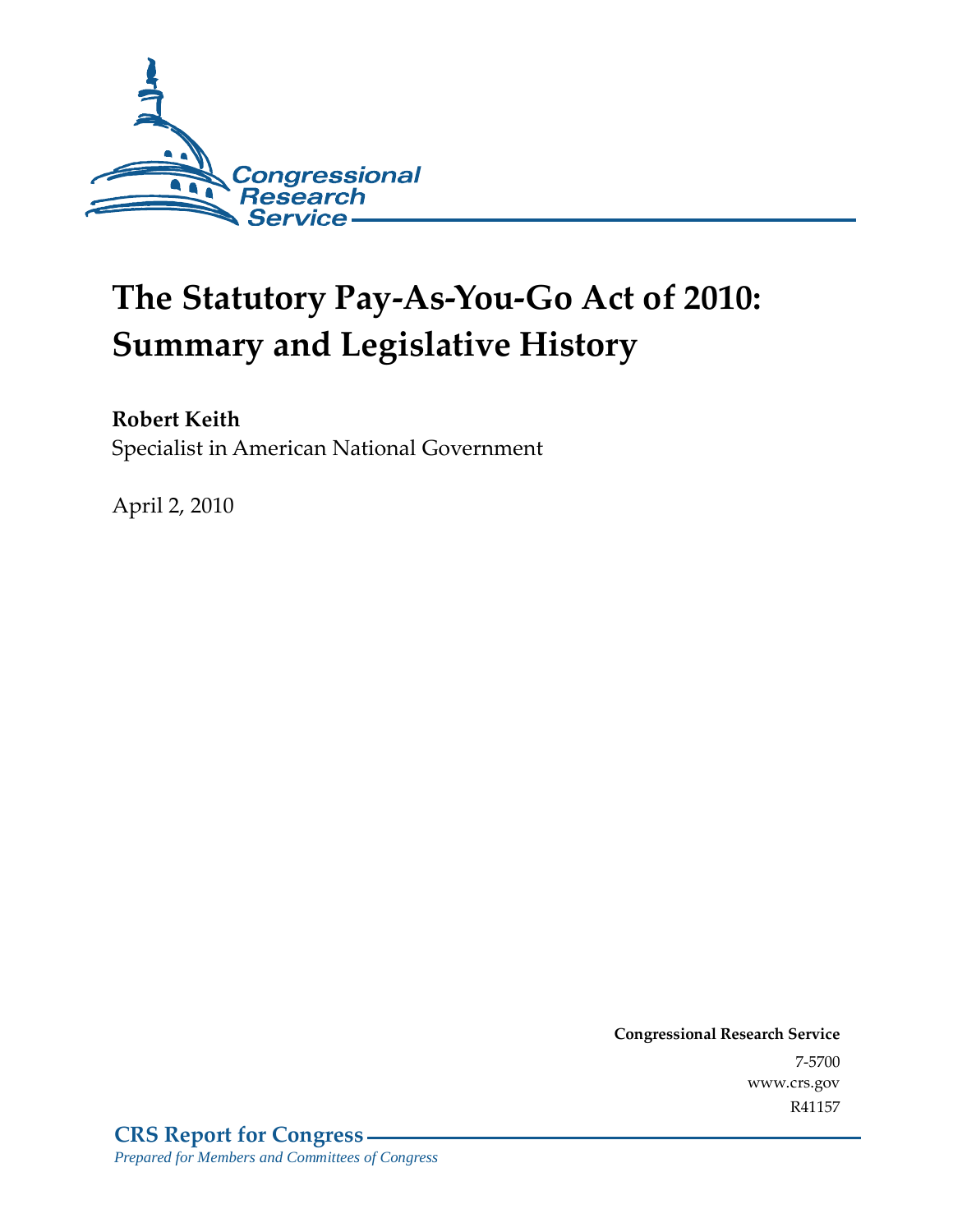# **Summary**

On February 12, 2010, President Barack Obama signed H.J.Res. 45 into law, as P.L. 111-139. In addition to an increase in the statutory limit on the public debt to \$14.294 trillion, the act contains two titles dealing with budgetary matters. Title I, referred to as the Statutory Pay-As-You-Go Act of 2010, establishes a new budget enforcement mechanism generally requiring that direct spending and revenue legislation enacted into law not increase the deficit. Title II, which contains only a single section, pertains to routine investigations by the Comptroller General aimed at eliminating duplicative and wasteful spending. This report provides a summary and legislative history of P.L. 111-139, focusing on the features of the Statutory Pay-As-You-Go Act of 2010.

The Statutory Pay-As-You-Go Act of 2010 (Statutory PAYGO Act) establishes a process intended, as Section 2 of the act states, "to enforce a rule of budget neutrality on new revenue and direct spending legislation." The budgetary effects of revenue and direct spending provisions enacted into law, including both costs and savings, are recorded by the Office of Management and Budget (OMB) on two PAYGO scorecards covering rolling five-year and 10-year periods (i.e., in each new session, the periods covered by the scorecards roll forward one fiscal year). The budgetary effects of PAYGO measures are determined by statements inserted into the *Congressional Record* by the chairmen of the House and Senate Budget Committees and referenced in the measures. As a general matter, the statements are expected to reflect cost estimates prepared by the Congressional Budget Office (CBO). If this procedure is not followed for a PAYGO measure, then the budgetary effects of the measure are determined by OMB.

Shortly after a congressional session ends, OMB finalizes the two PAYGO scorecards and determines whether a violation of the PAYGO requirement has occurred (i.e., if a debit has been recorded for the budget year on either scorecard). If so, the President issues a sequestration order that implements largely across-the-board cuts in nonexempt direct spending programs sufficient to remedy the violation by eliminating the debit. Many direct spending programs and activities are exempt from sequestration. If no PAYGO violation is found, no further action occurs and the process is repeated during the next session.

The new statutory PAYGO process was created on a permanent basis; there are no expiration dates in the act. The process became effective upon enactment.

As a budget enforcement tool, the new statutory PAYGO process is aimed at preventing, or at least discouraging, net deficit increases arising from the enactment of direct spending and revenue legislation. Any costs designated as emergencies are excluded from the scorecards, and significant costs associated with four specified categories of legislation may be excluded as well. In addition, significant savings stemming from the Community Living Assistance Services and Supports (CLASS) Act, establishing an insurance program for long-term care, are excluded from the scorecards. Finally, debt service costs are excluded as well.

The statutory PAYGO process does not address deficit increases, stemming from changes in direct spending or revenue levels, that are projected to occur under existing law. Other budget enforcement procedures, such as the reconciliation process under the Congressional Budget Act (CBA) of 1974, may be used to reduce deficit levels projected under existing law. Further, the statutory PAYGO process does not apply to discretionary spending, which is provided in annual appropriations acts.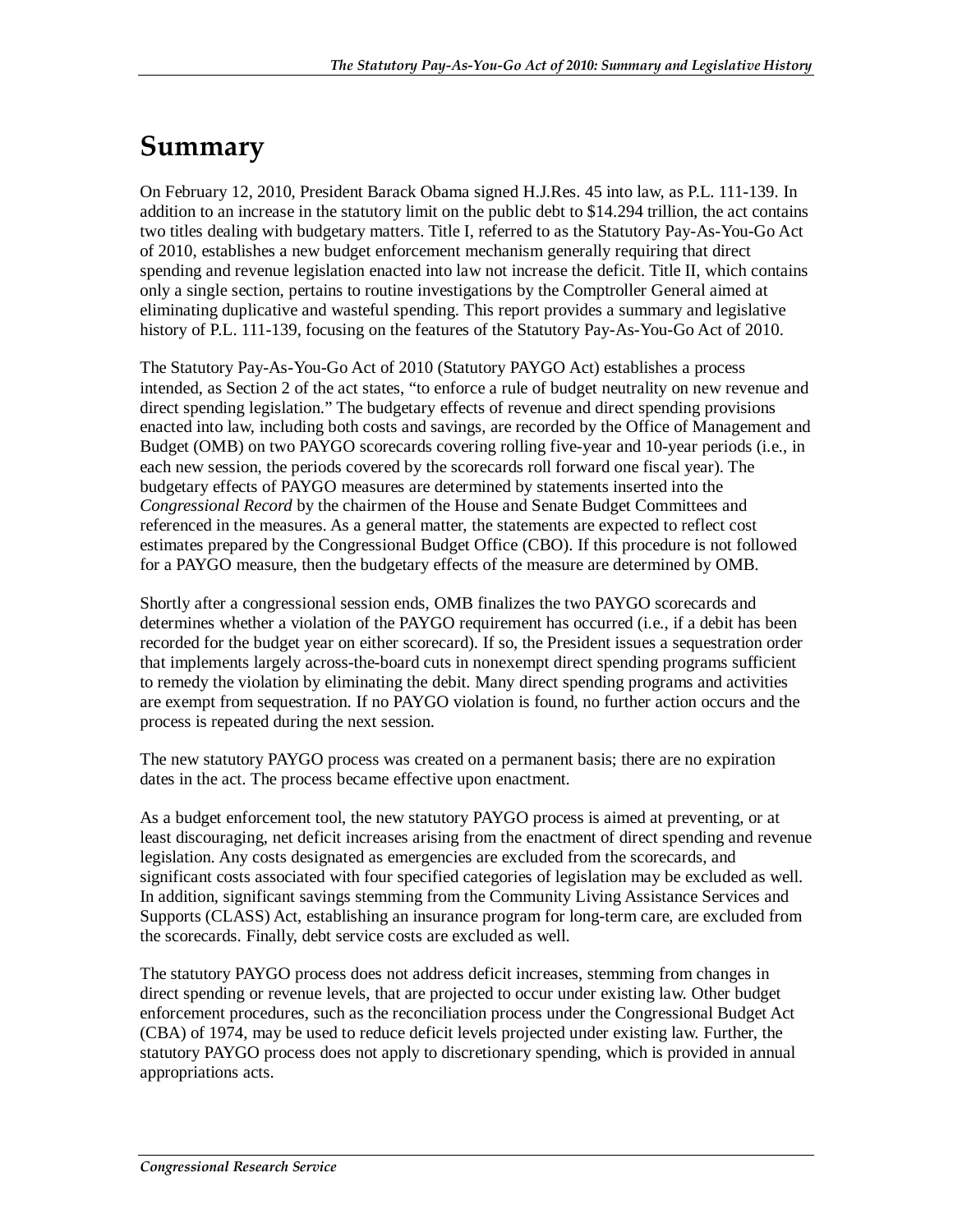# **Contents**

# Figures

|--|--|--|--|--|

# **Tables**

| Table 2. Hypothetical Example of Recording a Cost Estimate for a PAYGO Act on the |  |
|-----------------------------------------------------------------------------------|--|
|                                                                                   |  |
|                                                                                   |  |

## Contacts

|--|--|--|--|--|--|--|--|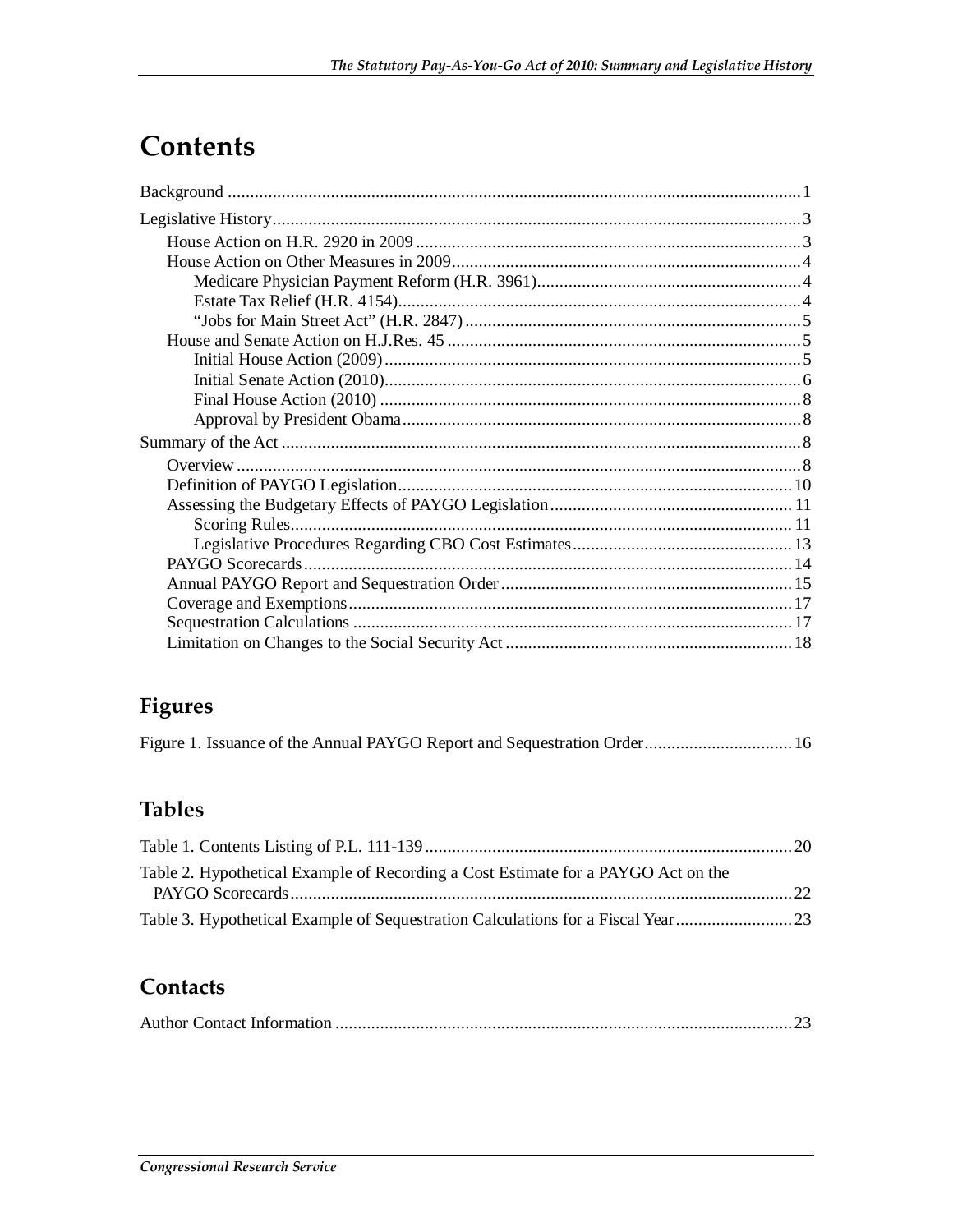n February 12, 2010, President Barack Obama signed H.J.Res. 45 into law, as P.L. 111- 139. In addition to an increase in the statutory limit on the public debt to \$14.294 trillion, the act contains two titles dealing with budgetary matters. Title I, referred to as the The February 12, 2010, President Barack Obama signed H.J.Res. 45 into law, as P.L. 139. In addition to an increase in the statutory limit on the public debt to \$14.294 the act contains two titles dealing with budgetary mat generally requiring that direct spending and revenue legislation enacted into law not increase the deficit. Title II, which contains only a single section, pertains to routine investigations by the Comptroller General aimed at eliminating duplicative and wasteful spending.<sup>1</sup> This report provides a summary and legislative history of the P.L. 111-139, focusing on the features of the Statutory Pay-As-You-Go Act of 2010.

# **Background**

The congressional budget process was established by the enactment of the Congressional Budget and Impoundment Control Act of 1974 (P.L. 93-344), which created the House and Senate Budget Committees and the Congressional Budget Office, and required the annual adoption by Congress of a concurrent resolution on the budget.<sup>2</sup> After a decade's experience with the budget resolution process, Congress and the President enacted the Balanced Budget and Emergency Deficit Control Act (BBEDCA) of 1985 (Title II of P.L. 99-177), in large part to establish the goal of achieving a balanced budget in the near term and to bolster budget enforcement. The central feature of the 1985 act, in Part C, was a series of declining deficit targets, expected to lead to a balanced budget by FY1991. The deficit targets were enforced by sequestration, a process involving largely across-the-board spending cuts triggered automatically if a deficit target was not met.

Congress and the President were not successful in meeting the deficit targets and, after five years, they established a "pay-as-you-go" (PAYGO) process and limits on discretionary spending under the Budget Enforcement Act of 1990 (Title XIII of P.L. 101-508).<sup>3</sup> These changes took the form of amendments to Part C of BBEDCA of 1985.

The two new mechanisms effectively superseded the deficit targets, but sequestration was retained as the means of enforcing them. The statutory PAYGO process applied to direct spending and revenue legislation, while the discretionary spending limits applied to annual appropriations acts. Direct spending, also referred to as mandatory spending, is provided for the most part in substantive laws under the jurisdiction of the House and Senate legislative committees. Direct spending principally funds entitlement programs, such as Social Security, Medicare, federal employee retirement, and unemployment compensation, but it also funds programs of a mandatory nature that are not entitlements. Discretionary spending, on the other hand, is provided in annual appropriations acts under the jurisdiction of the House and Senate Appropriations Committees. Discretionary spending for the most part funds the routine operations of federal

<u>.</u>

<sup>&</sup>lt;sup>1</sup> Section 201 states: "The Comptroller General of the Government Accountability Office shall conduct routine investigations to identify programs, agencies, offices, and initiatives with duplicative goals and activities within Departments and governmentwide and report annually to Congress on the findings, including the cost of such duplication and with recommendations for consolidation and elimination to reduce duplication identifying specific rescissions."

<sup>2</sup> For a detailed explanation of the congressional budget process, see CRS Report 98-721, *Introduction to the Federal Budget Process*, by Robert Keith, and CRS Report RL30297, *Congressional Budget Resolutions: Historical Information*, by Bill Heniff Jr. and Justin Murray.

<sup>3</sup> The statutory PAYGO process established in 1990 is explained in CRS Report R41005, *The Statutory PAYGO Process for Budget Enforcement: 1991-2002*, by Robert Keith.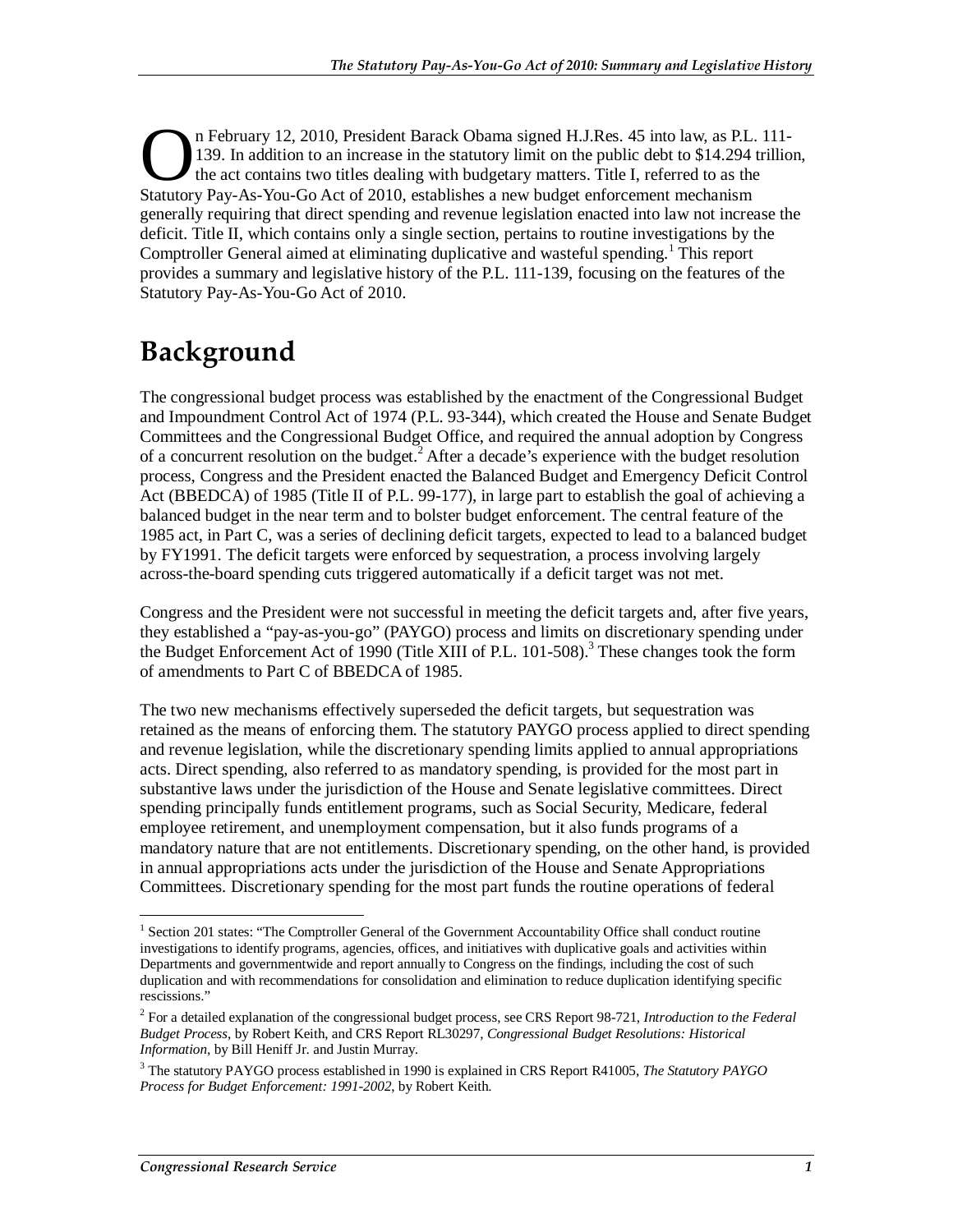departments and agencies. In some instances, such as for Medicaid, a direct spending program lacks its own funding mechanism and relies on funding provided in an annual appropriations act (but funding for such "appropriated entitlements" is not regarded as discretionary spending).

The statutory PAYGO process and discretionary spending limits were extended by the Budget Enforcement Act of 1997 (Title X of P.L. 105-33); in all, they operated from calendar years 1991 through late 2002. The discretionary spending limits expired on September 30, 2002, and the statutory PAYGO process effectively was terminated on December 2, 2002, with the enactment of P.L. 107-312, which fixed the balances for the remaining years on the PAYGO scorecard (FY2003-FY2006) at zero.<sup>4</sup> The remaining provisions of Part C of BBEDCA of 1985 expired on September 30, 2006; Part C was not repealed, however, so it has remained in the U.S. Code for several years as obsolete law.

Beginning in 2003, proposals were made from time to time to restore the statutory PAYGO process, but disagreements centered on whether it should apply to both direct spending and revenue legislation (as originally framed and generally favored by Democrats) or only to direct spending legislation (as generally favored by Republicans).

In the 108<sup>th</sup> Congress, President George W. Bush submitted draft legislation to Congress, the Spending Control Act of 2004, that would have restored the PAYGO process for direct spending legislation but not for revenue legislation; in addition, the proposal would have restored the discretionary spending limits. The House Budget Committee reported a bill, H.R. 3973 (H.Rept. 108-442; March 19, 2004), reflecting the President's proposal; a comparable measure, H.R. 4663, was considered in the House on June 25, 2004, but failed to pass, by a vote of 146-268.

In the  $110<sup>th</sup>$  Congress, interest was renewed in restoring a comprehensive PAYGO requirement.<sup>5</sup> Section 508 (Sense of Congress Regarding Extension of the Statutory Pay-As-You-Go Rule) of the FY2008 budget resolution, S.Con.Res. 21, stated: "It is the sense of Congress that in order to reduce the deficit Congress should extend PAYGO consistent with provisions of the Budget Enforcement Act of 1990." A similar provision was included, as Section 515, in the FY2009 budget resolution (S.Con.Res. 70).

In addition to the statutory PAYGO process, the House and Senate have relied upon their own, internal PAYGO rules.<sup>6</sup> The Senate established its PAYGO rule in 1993 and revised it several times over the years.<sup>7</sup> The House adopted a PAYGO rule in 2007 and revised it in 2009.<sup>8</sup> The Senate revised its PAYGO rule in 2007 so that the rules of the two chambers would operate in a similar manner; both rules currently are in effect.

<sup>&</sup>lt;u>.</u> 4 For more information on the termination of the statutory PAYGO process, see CRS Report RS21378, *Termination of the "Pay-As-You-Go" (PAYGO) Requirement for FY2003 and Later Years*, by Robert Keith.

<sup>&</sup>lt;sup>5</sup> The House Budget Committee held a hearing on the matter, "Perspectives on Renewing Statutory PAYGO," on July 25, 2007.

<sup>&</sup>lt;sup>6</sup> The prior statutory PAYGO process and the House and Senate PAYGO rules are discussed in CRS Report RL34300, *Pay-As-You-Go Procedures for Budget Enforcement*, by Robert Keith.

<sup>7</sup> The Senate PAYGO rule is explained in CRS Report RL31943, *Budget Enforcement Procedures: Senate Pay-As-You-Go (PAYGO) Rule*, by Bill Heniff Jr.

<sup>8</sup> The House PAYGO rule is explained in CRS Report RL33850, *The House's "Pay-As-You-Go" (PAYGO) Rule in the 110th Congress: A Brief Overview*, by Robert Keith.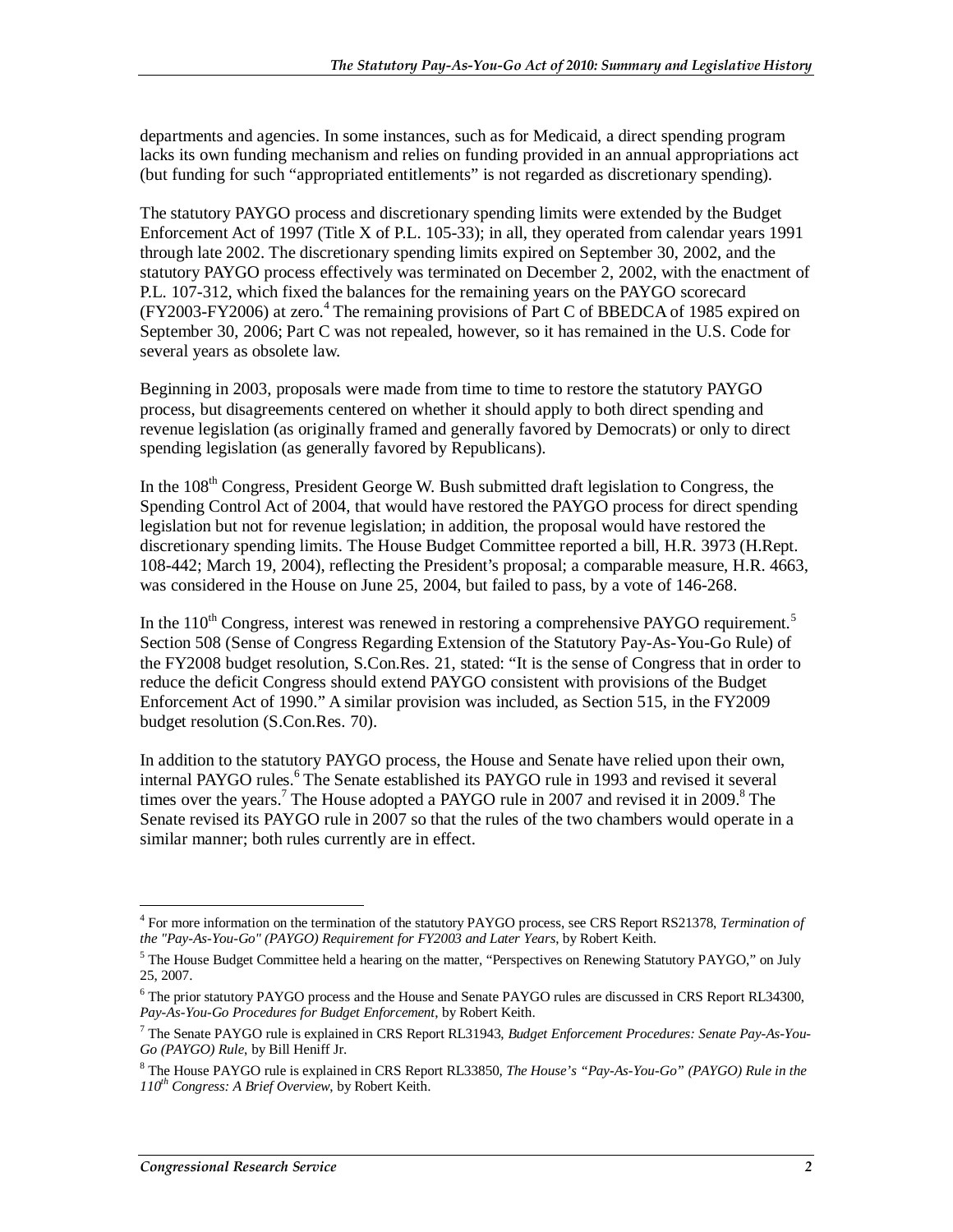The Senate, but not the House, also has established aggregate limits on discretionary spending, subject to a point of order, as part of the annual budget resolution. Proposals have been offered in each chamber, as well, to restore the statutory discretionary spending limits.

# **Legislative History**

On June 9, 2009, President Obama announced that he would submit a PAYGO proposal to Congress, the Statutory Pay-As-You-Go Act of 2009, that would restore a process applying to both direct spending and revenue legislation.<sup>9</sup> The House responded to the President's proposal first, passing a bill the following month and incorporating it into several other measures toward the end of the session. In January 2010, the Senate added a statutory PAYGO proposal to a measure increasing the debt limit; the House concluded action on the measure in early February, and President Obama signed it into law shortly thereafter.

### **House Action on H.R. 2920 in 2009**

House Majority Leader Steny Hoyer introduced President Obama's proposal on June 17 as H.R. 2920, the Statutory Pay-As-You-Go Act of 2009.

On June 25, the House Budget Committee held a hearing on the proposal, receiving testimony from OMB Director Peter Orszag, among others.<sup>10</sup>

On July 22, the House considered and passed H.R. 2920, the Statutory Pay-As-You-Go Act of 2009. The bill differed in significant respects from the proposal submitted by President Obama.<sup>11</sup>

Prior to action on the bill, the House, by a vote of 243-182, considered and agreed to a special rule, H.Res. 665, providing for the bill's consideration. A modified substitute amendment was incorporated into the bill automatically under a "self-executing" provision in the rule, and a substitute amendment offered by Representative Paul Ryan, the ranking minority member of the House Budget Committee, was defeated, by a vote of 196-234.<sup>12</sup> Following the defeat of a motion

<sup>-</sup> $9$  The legislative text of the proposal, along with a section-by-section summary and related documentation, is provided on the OMB website at http://www.whitehouse.gov/omb/news\_060909\_paygo/.

 $10$  The hearing testimony is accessible on the House Budget Committee website at http://budget.house.gov/ hearings2009.aspx#06182009.

<sup>&</sup>lt;sup>11</sup> On July 14, 2009, the Congressional Budget Office issued a document, *An Analysis of H.R. 2920, the Statutory Pay-As-You-Go Act of 2009,* as an attachment to a letter from Director Douglas Elmendorf to Representative Paul Ryan, the ranking minority member of the House Budget Committee. The document is available on the CBO website at http://www.cbo.gov/ftpdocs/104xx/doc10434/07-14-PAYGO.pdf.

In addition, CBO issued on July 22, 2009, a letter from the director to Representative Steny Hoyer, the House Majority Leader, on the substitute amendment proposed to H.R. 2920. The document is available on the CBO website at http://www.cbo.gov/ftpdocs/104xx/doc10466/hr2920.pdf.

 $12$  The substitute amendment made in order under H.Res. 665 was printed in Part A (pp. 3-18) of the report of the House Rules Committee (H.Rept. 111-217, July 21, 2009); the modification to the substitute amendment was printed in Part B (p. 18) and the Ryan-submitted amendment was printed in Part C (pp. 18-26). The three amendments were summarized on pp. 2 and 3 of the report.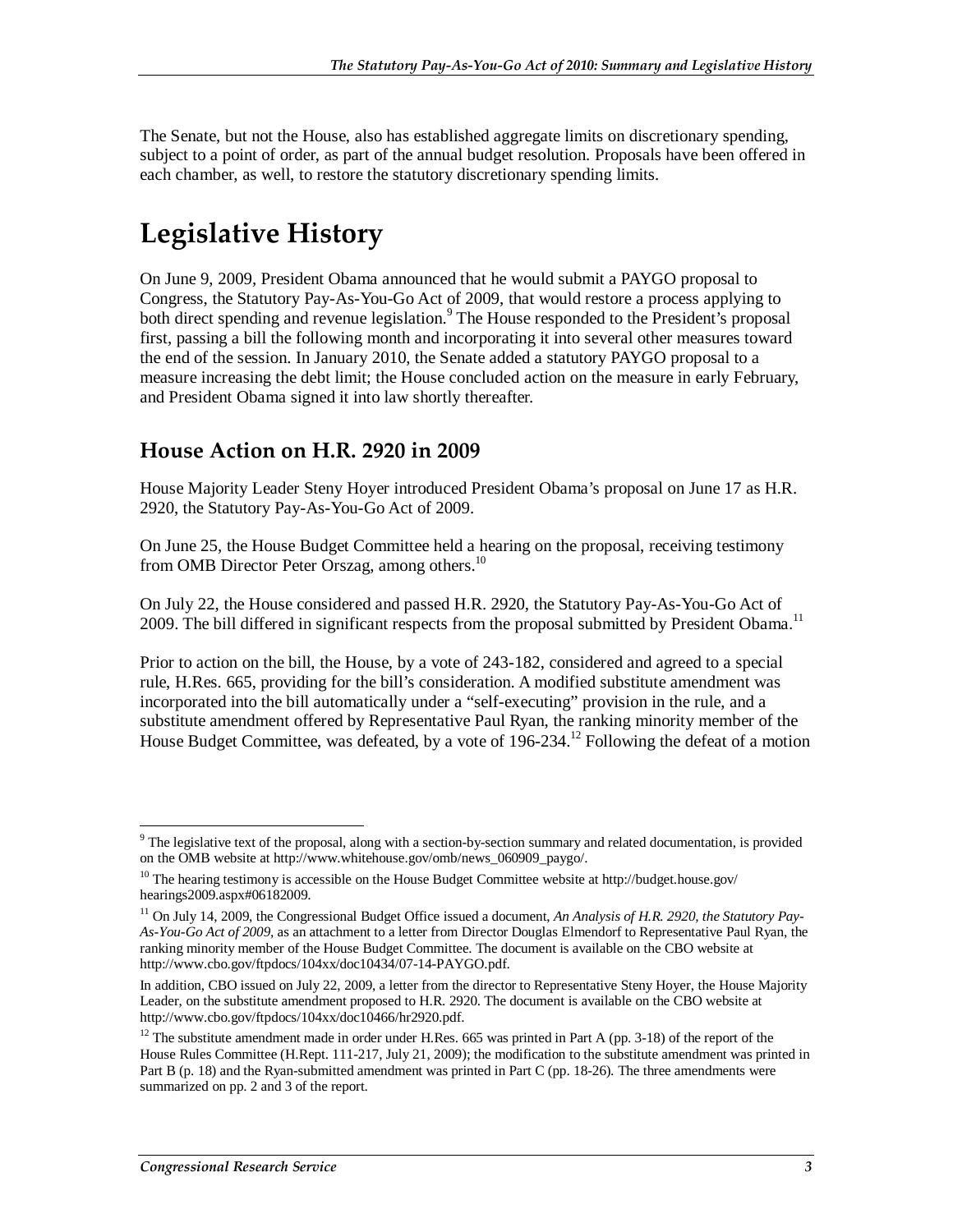to recommit with instructions offered by Representative Ryan, by a vote of 196-234, the House passed the bill, by a vote of  $265-166$ .<sup>13</sup>

### **House Action on Other Measures in 2009**

Section 421 of the budget resolution for FY2010 (S.Con.Res. 13) set forth a procedure, applicable only in the House, effectively exempting from the House PAYGO rule and other budget enforcement procedures the costs of legislation in four policy areas: (1) payments to physicians under Medicare ("Doc Fix"), (2) middle class tax reform; (3) reform of the alternative minimum tax (AMT), and (4) reform of the estate and gift tax. In each case, a limitation on the amount of costs subject to exemption was specified in Section 421.<sup>14</sup>

In response to concerns regarding the need for strengthened fiscal discipline, the House leadership agreed to incorporate the House-passed text of H.R. 2920 into other measures dealing with the four policy areas identified in Section 421 of the FY2010 budget resolution or further economic stimulus initiatives. During the last two months of the 2009 session, the text of H.R. 2920, as passed by the House, was incorporated into three different measures.

### **Medicare Physician Payment Reform (H.R. 3961)**

In the first instance, the House considered a "Doc Fix" measure, H.R. 3961 (the Medicare Physician Payment Reform Act of 2009), on November 19, 2009, passing it by a vote of 243-183. Under the terms of the special rule governing consideration of the bill, H.Res. 903, the text of the Statutory Pay-As-You-Go Act of 2009, as passed earlier by the House, was added to the engrossed version of H.R. 3961, as Division B. $^{15}$ 

### **Estate Tax Relief (H.R. 4154)**

-

In the second instance, the House considered a measure dealing with the estate tax, H.R. 4154 (the Permanent Estate Tax Relief for Families, Farmers, and Small Businesses Act of 2009), on December 3, 2009, passing it by a vote of 225-200. Under the terms of the special rule governing consideration of the bill, H.Res. 941, the text of the Statutory Pay-As-You-Go Act of 2009, as passed earlier by the House, was added to the engrossed version of H.R. 4154, as Division B.<sup>16</sup>

<sup>13</sup> *CQ Today*, "Pay-as-You-Go Plan Passes House," by David Clarke, July 22, 2009. See also: BNA's *Daily Report for Executives*, "Conrad Reiterates His Opposition to House Pay-As-You-Go Bill; Floor Action Seen July 22," by Jonathan Nicholson, July 22, 2009, 138 DER G-3; and *CongressNow*, "House PAYGO Bill Faces Steep Senate Climb," by Geof Koss, July 22, 2009.

 $14$  The limitations under Section 421 were modified by Section 2 of H.Res. 665, the rule providing for the consideration of H.R. 2920, the Statutory Pay-As-You-Go Act of 2009, as they applied to the "Doc Fix" and "AMT" exemptions.

<sup>&</sup>lt;sup>15</sup> See pages 14-53 of the printed bill, as passed by the House and placed on the Senate calendar (Jan. 20, 2010). In subsequent action on H.R. 3961, the Senate replaced the "Doc Fix" and PAYGO language with one-year extensions of expiring provisions of the USA PATRIOT Improvement and Reauthorization Act of 2005 and the Intelligence Reform and Terrorism Prevention Act of 2004. President Obama signed the measure into law on February 27, 2010, as P.L. 111-141.

<sup>&</sup>lt;sup>16</sup> See pages 4-43 of the printed bill, as passed by the House and placed on the Senate calendar (Jan. 20, 2010). As of this writing, the Senate has not taken any further action on H.R. 4154.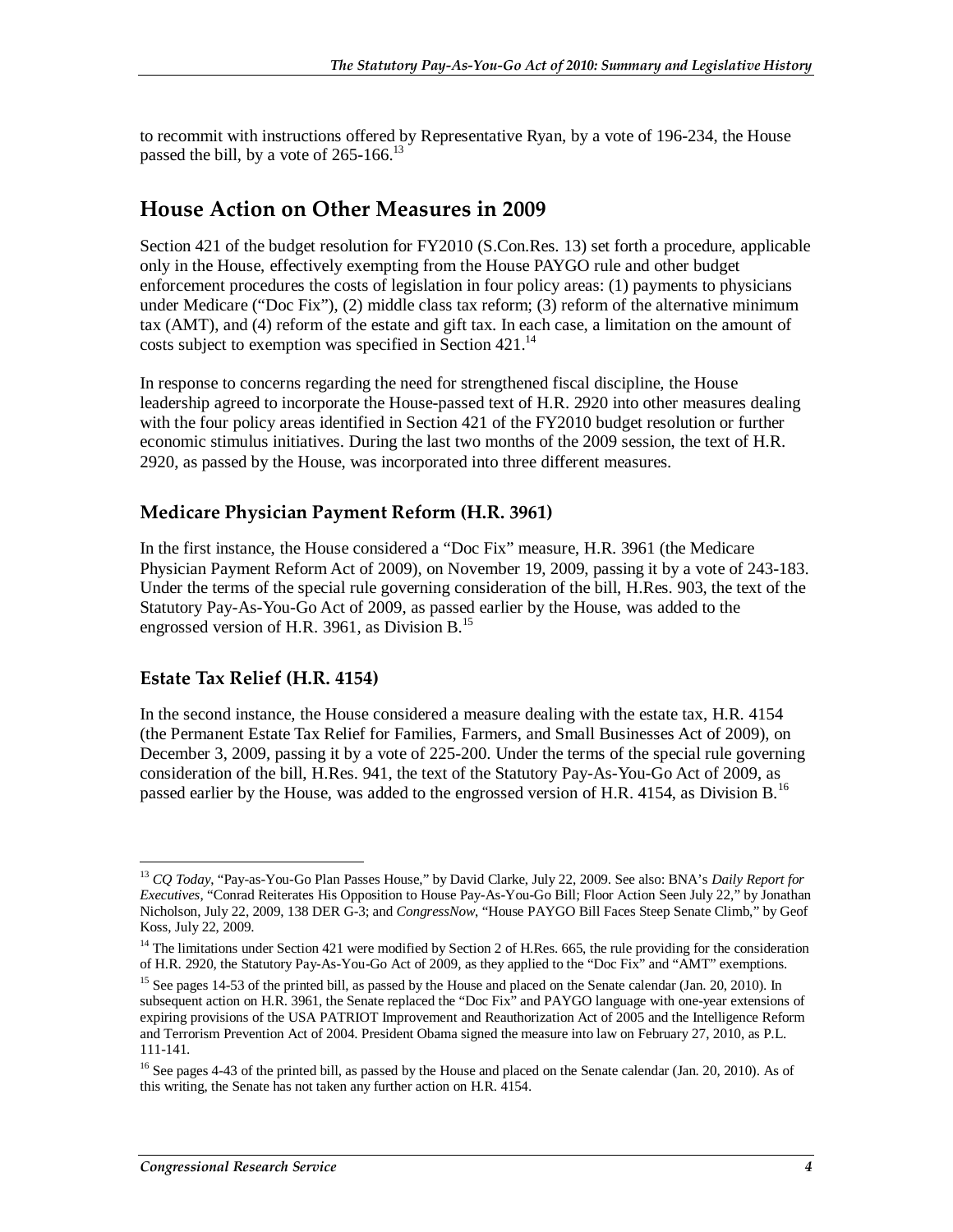#### **"Jobs for Main Street Act" (H.R. 2847)**

Finally, in the third instance, the House considered a package of measures under a strategy to bring the 2009 session to a close. On December 16, 2009, the House Rules Committee reported a special rule, H.Res. 976, providing for the consideration of H.R. 3326, the Defense Appropriations Act for FY2010, as well as several other measures, including H.J.Res. 64, a further continuing resolution for FY2010; H.R. 4314, a measure increasing the limit on the public debt; and H.R. 2847, a measure that originated as the Commerce-Justice-Science Appropriations Act for FY2010 but that was being used as a "shell" for other legislation.<sup>17</sup> The special rule provided for the consideration of a House amendment to the Senate amendment to the Housepassed version of H.R. 2847 that would incorporate into the bill, as a substitute, the text of the "Jobs for Main Street Act, 2010." Further, Section 5 of the special rule required that in the engrossment of the House amendment, the text of the Statutory Pay-As-You-Go Act of 2009, as passed earlier by the House, be added thereto. The House agreed to H.Res. 976 on December 16, 2009, by a vote of 228-201.

Later on December 16, by a vote of 217-212, the House agreed to the motion offered by Representative David Obey, chairman of the House Appropriations Committee, that the House agree to the amendment to the Senate amendment to H.R. 2847. Pursuant to the special rule, the text of the statutory PAYGO act was incorporated into H.R. 2847, as Division  $B<sup>1</sup>$ 

### **House and Senate Action on H.J.Res. 45**

The House originated H.J.Res. 45 in April 2009 as a measure solely providing an increase in the limit on the public debt. In January 2010, the Senate considered and passed the measure, modifying the debt-limit increase, adding revised language establishing a statutory PAYGO process, and incorporating another budget-related provision. In early February, the House accepted the Senate's modifications and cleared the measure for the President.

### **Initial House Action (2009)**

House Joint Resolution 45 originated on April 29, 2009, when the House and Senate reached final agreement on S.Con.Res. 13, the FY2010 budget resolution.

Under House Rule XXVIII (commonly referred to as the "Gephardt Rule"), whenever the two chambers reach final agreement on a budget resolution, the Clerk of the House automatically engrosses and transmits to the Senate a joint resolution changing the limit on the public debt to the level set forth in the budget resolution.<sup>19</sup> The rule provides that the joint resolution is deemed

-

<sup>&</sup>lt;sup>17</sup> The regular appropriations for Commerce-Justice-Science programs for FY2010 were provided instead in another act, the Consolidated Appropriations Act, 2010. For further information on this act, see CRS Report R41000, *Consolidated Appropriations Act for FY2010 (P.L. 111-117): An Overview*, by Robert Keith.

<sup>&</sup>lt;sup>18</sup> See pages 120-153 of the printed bill, incorporating the House amendment to the Senate amendment to the Housepassed bill (Dec. 16, 2009). The amendment exchange between the House and Senate on H.R. 2847 continued into 2010, but the statutory PAYGO text was removed from the bill.

<sup>19</sup> For additional information on debt-limit adjustment procedures, see CRS Report RL31913, *Developing Debt-Limit Legislation: The House's "Gephardt Rule"*, by Bill Heniff Jr.; and CRS Report RS21519, *Legislative Procedures for Adjusting the Public Debt Limit: A Brief Overview*, by Bill Heniff Jr.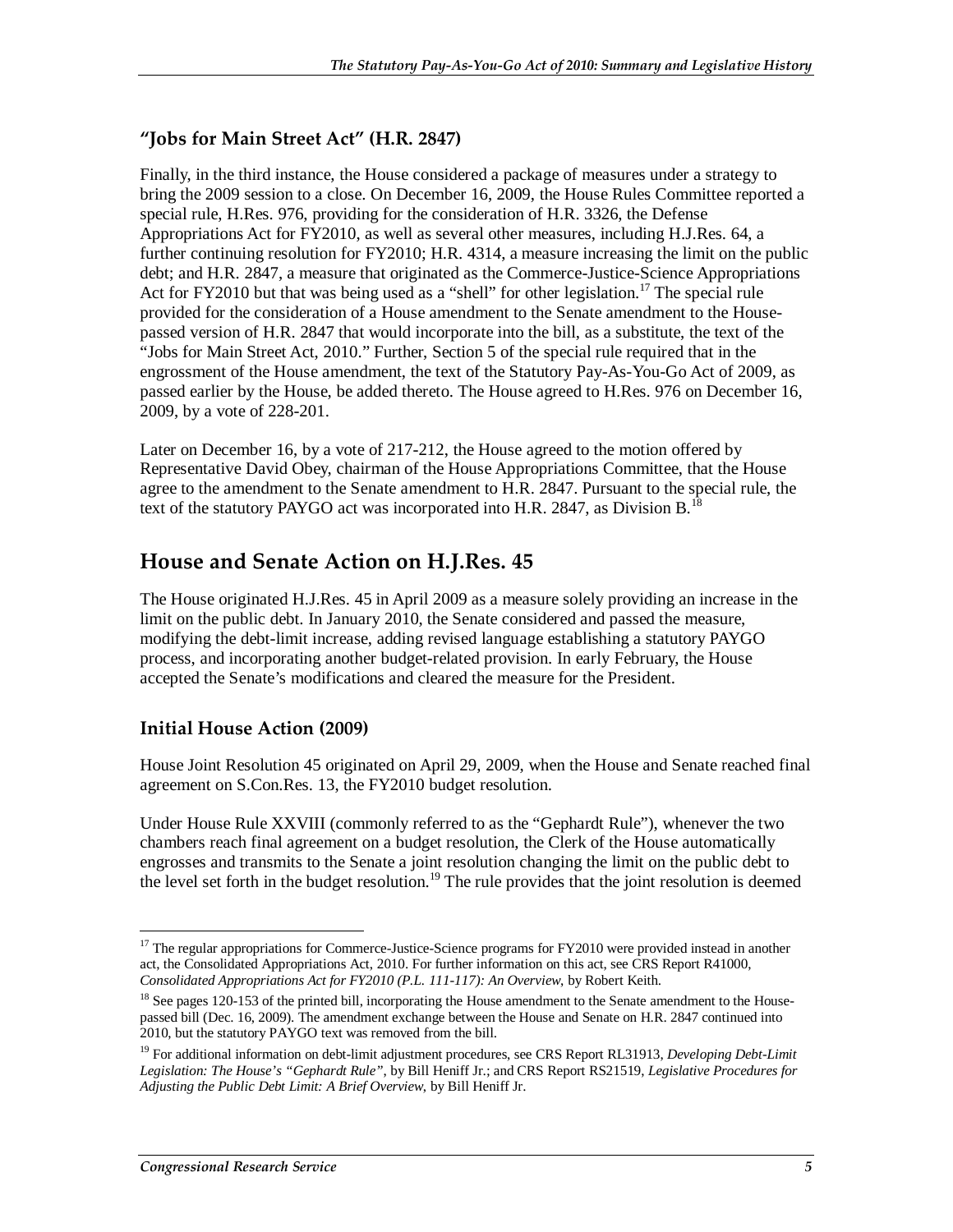to have passed the House by the same vote by which the House adopted the conference report on the budget resolution.

As deemed passed by the House on April 29, H.J.Res. 45 provided for an increase in the debt limit to \$13.029 trillion, an increase of \$925 billion from the limit of \$12.104 trillion set in Section 1604 (123 Stat. 366) of the American Reinvestment and Recovery Act of 2009 (P.L. 111- 5; February 17, 2009). The measure was transmitted to the Senate on April 30 and referred to the Senate Finance Committee.

As the House and Senate worked to bring the 2009 session to a close, another increase in the limit on the public debt was enacted. Representative Charles Rangel, the chairman of the House Ways and Means Committee, introduced H.R. 4314 on December 15. The bill provided for an increase in the debt limit of \$290 billion, from \$12.104 trillion to \$12.394 trillion. The House passed the bill without amendment on December 16, by a vote of 218-214, and the Senate passed it without amendment on December 24, by a vote of 60-39 (under a unanimous consent agreement entered into on December 22, the amendment had to secure at least 60 votes to be adopted). On December 28, 2009, President Obama signed H.R. 4314 into law, as P.L. 111-123.

#### **Initial Senate Action (2010)**

On December 22, 2009, the Senate entered into a unanimous consent agreement providing for the consideration of H.J.Res. 45 early in the following session, on January 20, 2010. Several of the amendments made in order under the agreement pertained to budget enforcement issues, including an amendment to be offered by Senate Majority Leader Harry Reid on "pay go."<sup>20</sup> All of the amendments were subject to a 60-vote threshold for passage.

The Senate considered H.J.Res. 45 during six days over the period covering January 20 through January 28. On January 20, the measure was discharged from the Senate Finance Committee and taken up by the Senate by unanimous consent. Senate Amendment 3299, a substitute for the measure developed by Senate Majority Leader Harry Reid, became the underlying vehicle to which the other amendments were offered. The amendment changed the limit on the public debt proposed by the House, \$13.029 trillion, to a level expected to suffice for the remainder of 2010, \$14.294 trillion.

The Senate agreed to three amendments to Senate Amendment 3299. The most extensive amendment, Senate Amendment 3305, was offered by Majority Leader Reid and set forth the Statutory Pay-As-You-Go Act of 2010. The Senate agreed to the amendment on January 28, by a vote of 60-40, and ultimately it was incorporated into H.J.Res. 45 as Title I.

The second amendment, Senate Amendment 3300, was offered by Senator Max Baucus, the chairman of the Finance Committee, and was intended to "protect" Social Security. It proposed to do so by establishing a point of order in the House and Senate against the consideration of "any bill or resolution pursuant to any expedited procedure to consider the recommendations of a Task Force for Responsible Fiscal Action or other commission that contains recommendations with respect to" the Social Security program. The Senate agreed to the amendment, as modified, on January 26, by a vote of 97-0, and ultimately it was incorporated into H.J.Res. 45 at the end of Title I, as Section 13.

<sup>-</sup>20 See the remarks of Senator Reid in the *Congressional Record* (daily ed.) of Dec. 22, 2009, at p. S13747.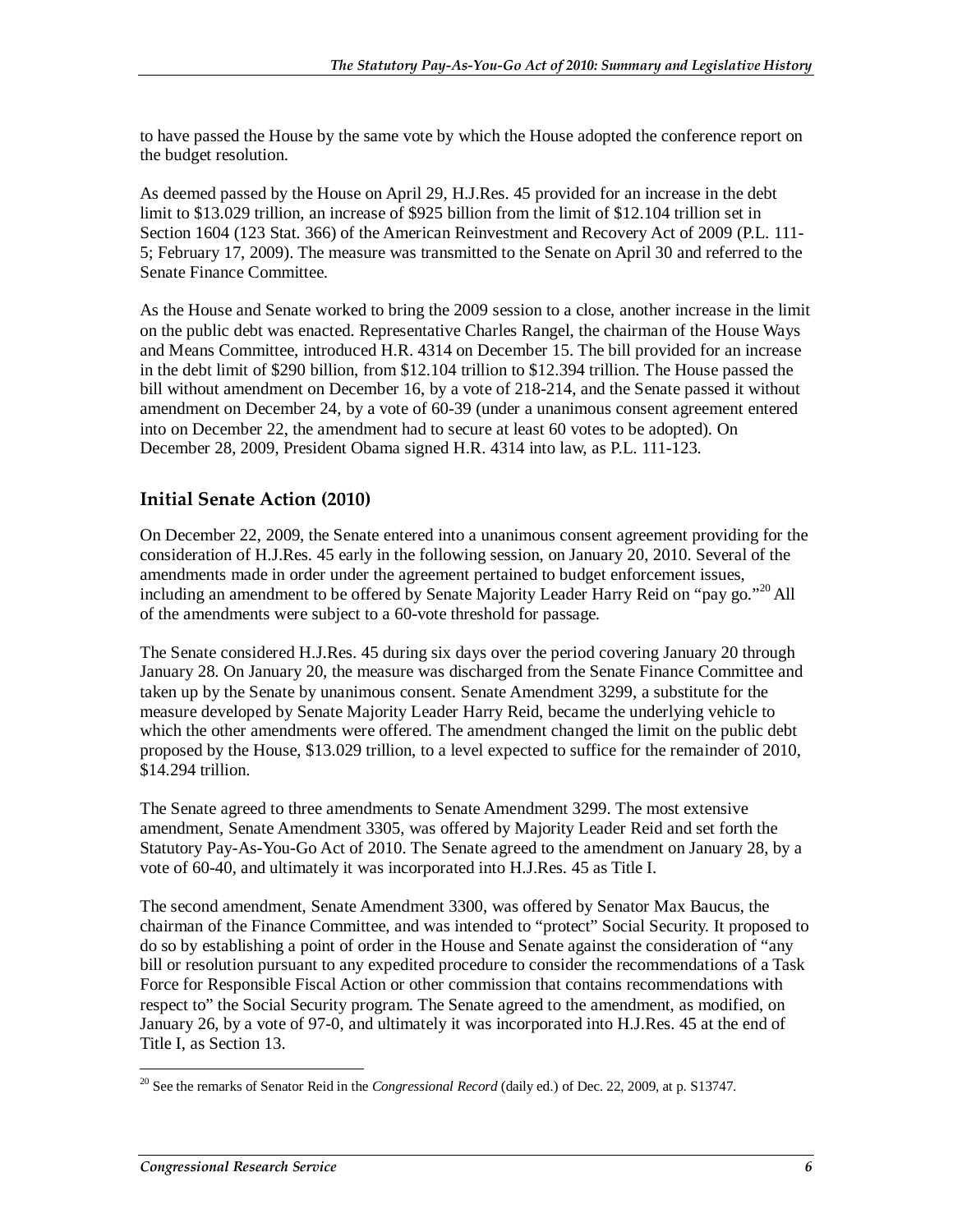The final amendment agreed to by the Senate was one of four divisions of Senate Amendment 3303, offered by Senator Tom Coburn. The amendment, which proposed to rescind \$120 billion in duplicative and wasteful spending, was modified (by striking Sections 17 and 18) and divided into four divisions by unanimous consent. On January 26, the Senate agreed to Division I of the amendment, consisting of Section 1, by a vote of 94-0, and ultimately it was incorporated into H.J.Res. 45 as Title II.

In addition to the amendments to Senate Amendment 3299 that were agreed to, the Senate considered several other amendments that failed to garner the minimum of 60 votes that was required by the earlier unanimous consent agreement:

- Senate Amendment 3301, offered by Senator John Thune, would have terminated authority under the Troubled Asset Relief Program (TARP); on January 21, it failed by a vote of 53-45 and was withdrawn;
- Senate Amendment 3302, offered by Senator Kent Conrad, chairman of the Senate Budget Committee, would have established a Bipartisan Task Force for Responsible Fiscal Action; on January 26, it failed by a vote of 53-46 and was withdrawn;
- Senate Amendment 3303, offered by Senator Tom Coburn, as indicated previously, was divided into four divisions and one was agreed to; on January 26, each of the remaining three divisions failed (Division II, by a vote of 46-48, Division III, by a vote of 33-61, and Division IV, by a vote of 37-57) and were withdrawn;
- Senate Amendment 3306, offered by Senator Max Baucus, would have established a Bipartisan Task Force for Responsible Fiscal Action; on January 26, the amendment was withdrawn;
- Senate Amendment 3308, offered by Senator Jeff Sessions, would have added a new section to the Congressional Budget Act of 1974 establishing discretionary spending limits for FY2010-FY2014; on January 28, it failed by a vote of 56-44 and was withdrawn; and
- Senate Amendment 3309, offered by Senator Sam Brownback, would have established a Commission on Congressional Budgetary Accountability and Review of Federal Agencies; on January 28 it failed by a vote of 51-49 and was withdrawn.

During Senate consideration of the measure, motions to invoke cloture on Senate Amendment 3299, Senate Amendment 3305, and the measure itself, H.J.Res. 45, were presented but later withdrawn.

On January 28, the Senate agreed to Senate Amendment 3299, as amended, by a vote of 60-40, and then passed H.J.Res. 45, as amended, by a vote of 60-39.

On the final day of Senate consideration of H.J.Res. 45, Senator Kent Conrad inserted a sectionby-section analysis of the Statutory Pay-As-You-Go Act of 2010 into the *Congressional Record*. 21

-

<sup>&</sup>lt;sup>21</sup> See "Section-by-Section Analysis of the Statutory Pay-As-You-Go Act of 2010" included in the remarks of Senator Conrad in the *Congressional Record* (daily ed.) of Jan. 28, 2010, at pp. S291-S295.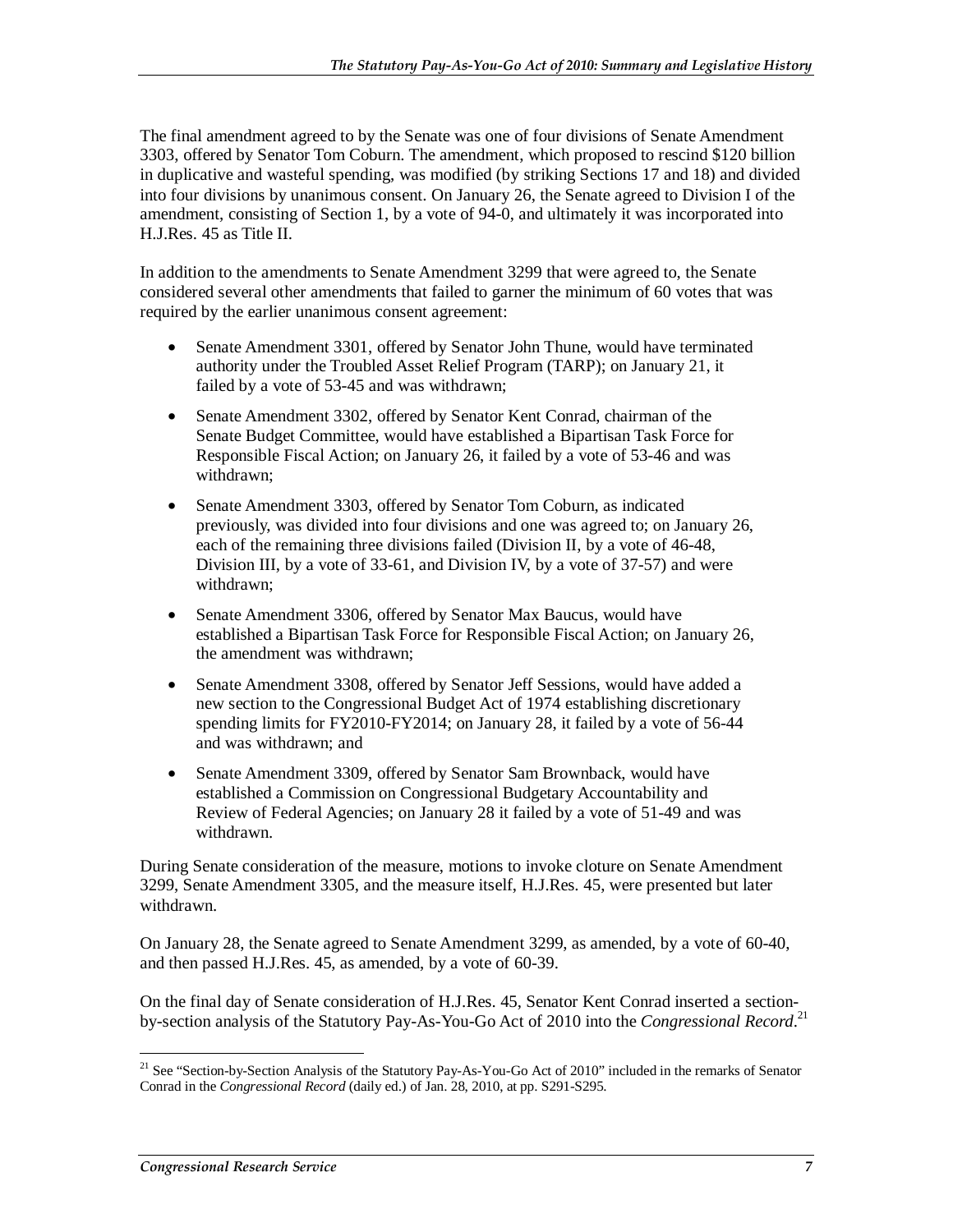#### **Final House Action (2010)**

The House completed congressional action on H.J.Res. 45 on February 4, 2010, when it agreed to the Senate amendment to the House-passed measure by a vote of 233-187.

The House first agreed to a special rule, H.Res. 1065, providing for the consideration of the Senate amendment, by a vote of  $217-212^{22}$  During consideration of H.Res. 1065 in the House Rules Committee the day before, a motion by Representative Pete Sessions to make in order an amendment proposed by Representative Randy Neugebauer was defeated by a vote of 4-7. The Neugebauer amendment would have established limits on discretionary spending and a requirement that expansions of direct spending be offset by reductions in other direct spending.

Pursuant to H.Res. 1065, the motion to agree to the Senate amendment was divided into two portions. The first portion, adopting the debt-limit increase ("the matter preceding Title I of the Senate amendment"), went into effect automatically upon agreement to the special rule. The second portion, adopting the remainder of the Senate amendment (Titles I and II), was agreed to by a vote of 233-187.

#### **Approval by President Obama**

On February 12, 2010, President Barack Obama signed H.J.Res. 45 into law, as P.L. 111-139 (124 Stat. 8-30). A one-line press statement was issued that day, followed the next day by a short discussion of the "restoration of pay-as-you-go" by President Obama in his weekly radio address.<sup>23</sup>

# **Summary of the Act**

Following a brief overview of the act, the main features of the statutory PAYGO process are discussed in more detail below by major topic. $^{24}$ 

### **Overview**

The Statutory Pay-As-You-Go Act of 2010 (Statutory PAYGO Act) establishes a process intended, as Section 2 of the act states, "to enforce a rule of budget neutrality on new revenue and direct spending legislation." The budgetary effects of revenue and direct spending provisions enacted into law, including both costs and savings, are recorded by the Office of Management and Budget (OMB) on two PAYGO scorecards covering rolling five-year and 10-year periods (i.e., in each new session, the periods covered by the scorecards roll forward one fiscal year). The budgetary effects of PAYGO measures are determined by statements inserted into the

 $\frac{1}{2}$  $22$  See the report of the House Rules Committee to accompany H.Res. 1065, H.Rept. 111-411 (Feb. 3, 2010).

<sup>&</sup>lt;sup>23</sup> The press statement is available at http://www.whitehouse.gov/the-press-office/statement-press-secretary-hj-res-45; the weekly radio address is available at http://www.whitehouse.gov/the-press-office/weekly-address-president-obamapraises-restoration-pay-you-go.

<sup>24</sup> Senator Kent Conrad, chairman of the Senate Budget Committee, inserted a document*, Section-by-Section Analysis of the Statutory Pay-As-You-Go Act of 2010*, into the *Congressional Record* (daily ed.), Jan. 28, 2010, pp. S291-S295. The document provides a detailed explanation of procedures under the act.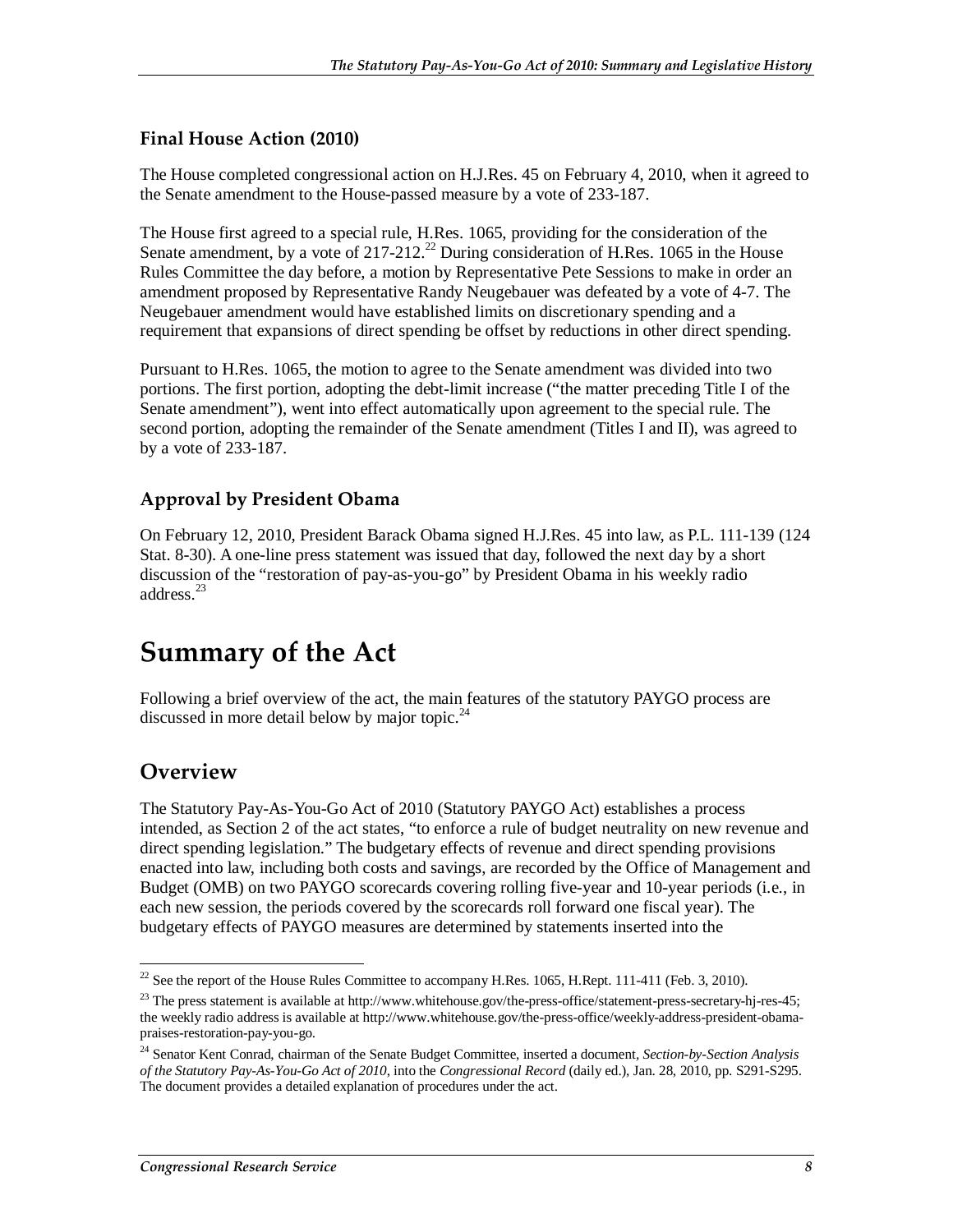*Congressional Record* by the chairmen of the House and Senate Budget Committees and referenced in the measures. As a general matter, the statements are expected to reflect cost estimates prepared by the Congressional Budget Office (CBO). If this procedure is not followed for a PAYGO measure, then the budgetary effects of the measure are determined by OMB.

Shortly after a congressional session ends, OMB finalizes the two PAYGO scorecards and determines whether a violation of the PAYGO requirement has occurred (i.e., if a debit has been recorded for the budget year on either scorecard).<sup>25</sup> If so, the President issues a sequestration order that implements largely across-the-board cuts in nonexempt direct spending programs sufficient to remedy the violation by eliminating the debit. Many direct spending programs and activities are exempt from sequestration. If no PAYGO violation is found, no further action occurs and the process is repeated during the next session.

The new statutory PAYGO process was created on a permanent basis; there are no expiration dates in the act. The process became effective upon enactment.

As a budget enforcement tool, the new statutory PAYGO process is aimed at preventing, or at least discouraging, net deficit increases arising from the enactment of direct spending and revenue legislation. Any costs designated as emergencies are excluded from the scorecards, and significant costs associated with four specified categories of legislation may be excluded as well. In addition, significant savings stemming from the Community Living Assistance Services and Supports (CLASS) Act, establishing an insurance program for long-term care, are excluded from the scorecards. Finally, debt service costs are excluded as well.

The statutory PAYGO process does not address deficit increases, stemming from changes in direct spending or revenue levels, that are projected to occur under existing law. Other budget enforcement procedures, such as the reconciliation process under the Congressional Budget Act (CBA) of 1974, may be used to reduce deficit levels projected under existing law. Further, the statutory PAYGO process does not apply to discretionary spending, which is provided in annual appropriations acts.

The Statutory PAYGO Act consists of 13 sections, as shown in **Table 1,** at the end of the report. The act blends together new, freestanding law with amendments or references to sections in the CBA of 1974 and the Balanced Budget and Emergency Deficit Control Act (BBEDCA) of 1985. In the case of the CBA of 1974, Section 3, which sets forth definitions used in the congressional budget process, is made applicable to the new statutory PAYGO process, and Section 308, which pertains to CBO cost estimates and other reports on budgetary legislation, is amended.

The following sections of BBEDCA of 1985 are made applicable to the new statutory PAYGO process, in some cases with modification:

- Section 250 (Table of Contents; Statement of Budget Enforcement Through Sequestration; Definitions);
- Section 255 (Exempt Programs and Activities);

<sup>-</sup>25 Section 250(c)(8) of BBEDCA of 1985 defines the term *budget year* as "with respect to a session of Congress, the fiscal year of the Government that starts on October 1 of the calendar year in which that session begins." The fiscal year runs from October 1 to September 30 and is named for the calendar year in which it ends (e.g., FY2011 will end on September 30, 2011). The *current year* is the fiscal year before the budget year, and an *outyear* is a fiscal year after the budget year.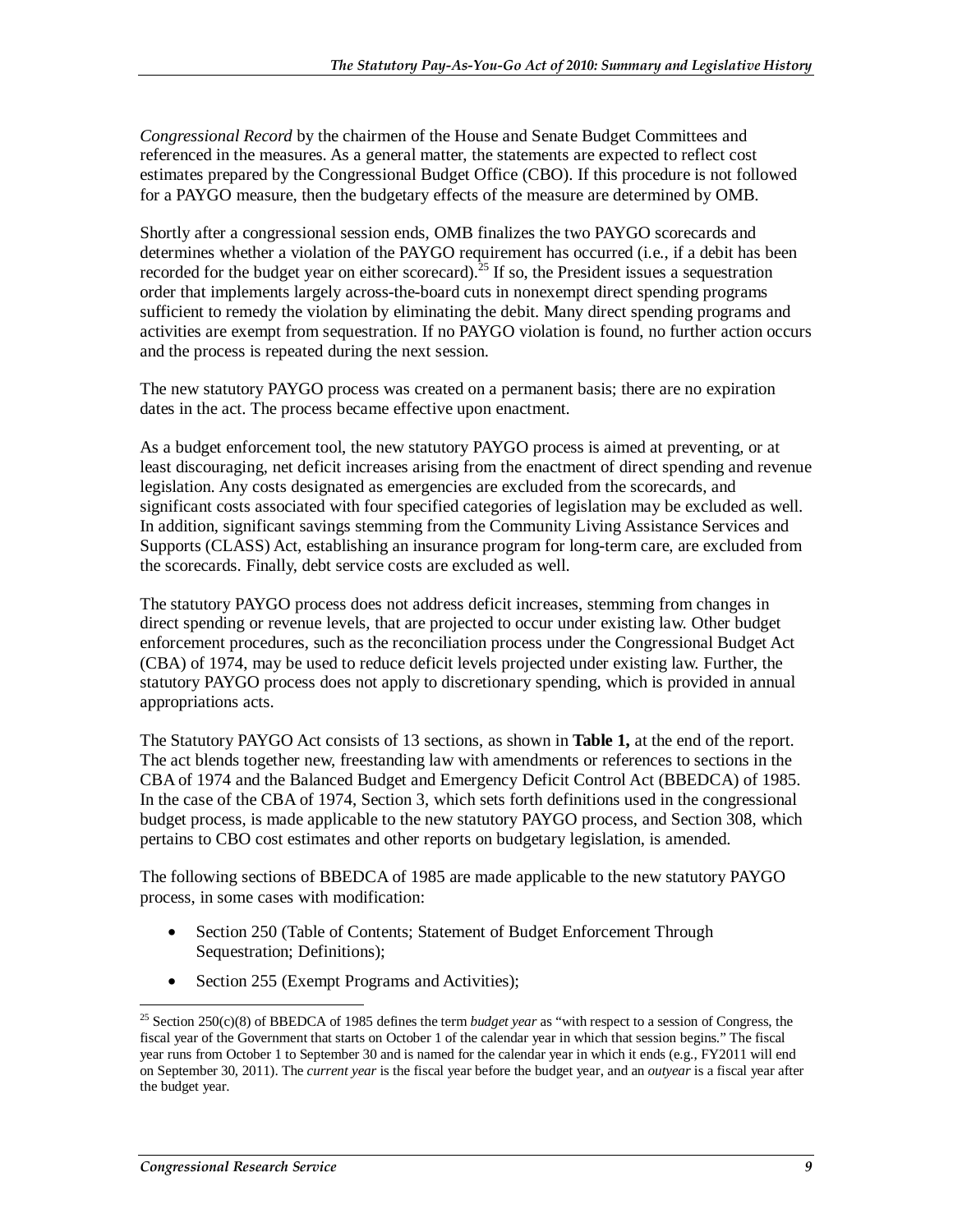- Section 256 (General and Special Sequestration Rules);
- Section 257 (The Baseline); and
- Section 274 (Judicial Review). $^{26}$

The core procedural elements of the Statutory PAYGO Act are set forth as new, freestanding law, particularly in Section 4 (PAYGO Estimates and PAYGO Scorecards), Section 5 (Annual Report and Sequestration Order), Section 6 (Calculating a Sequestration), and Section 7 (Adjustment for Current Policies).<sup>27</sup>

## **Definition of PAYGO Legislation**

The Statutory PAYGO Act defines the term *PAYGO legislation* (and a *PAYGO Act*) as "a bill or joint resolution that affects direct spending or revenues relative to the baseline" (Section 3(7)). Under this definition, several types of measures fall within the purview of the statutory PAYGO process: (1) revenue measures; (2) direct spending measures; (3) hybrid measures, which combine revenue and direct spending provisions; and (4) annual appropriations acts that include direct spending provisions (with effects after the budget year), revenue provisions, or both. In short, any measure that affects direct spending or revenues is PAYGO legislation for purposes of the Statutory PAYGO Act.

Revenue measures principally are under the jurisdiction of the House Ways and Means Committee and the Senate Finance Committee. Revenue legislation may amend the Internal Revenue Code of 1986 (Title 26 of the United States Code); the revenue portions of laws governing programs such as Social Security and Medicare; laws dealing with tariffs and trade agreements with other countries; and other laws. In some instances, other House and Senate committees have jurisdiction over legislation affecting fines, certain user fees, or other transactions that are treated as revenues, but such legislation usually affects a very small portion of total revenues.

Many legislative committees in the House and Senate exercise jurisdiction over direct spending legislation. Most direct spending involves entitlement programs that are funded automatically by means of permanent appropriations in substantive law; legislative action may occur to modify such programs, notwithstanding their permanent funding status. In other instances, direct spending is provided through legislative action that occurs on a regular cycle, such as for the periodic farm bill or highway bill, or on an irregular basis, such as for extensions of unemployment compensation during economic downturns.

Hybrid measures may fall within the jurisdiction of a single committee in a chamber (generally the House Ways and Means or Senate Finance Committees), such as in the case of measures affecting Medicare revenues and spending, or fall within the jurisdiction of two or more

<sup>&</sup>lt;u>.</u> <sup>26</sup> Sections of BBEDCA of 1985 not cited in this list include Sections 251 and 253, which pertained to discretionary spending limits and deficit targets, respectively, and are not relevant to the PAYGO process; and Sections 252 and 254, which established the original PAYGO procedures and requirements for sequestration reports and orders, respectively, and were replaced by new sections in the 2010 act.

 $^{27}$  The new provisions of law in the Statutory PAYGO Act are codified at 2 U.S.C. 931-939. Amendments to existing law in Part C of BBEDCA of 1985 affect 2 U.S.C. 900 and 905-906; amendments to the CBA of 1974 affect 2 U.S.C. 639.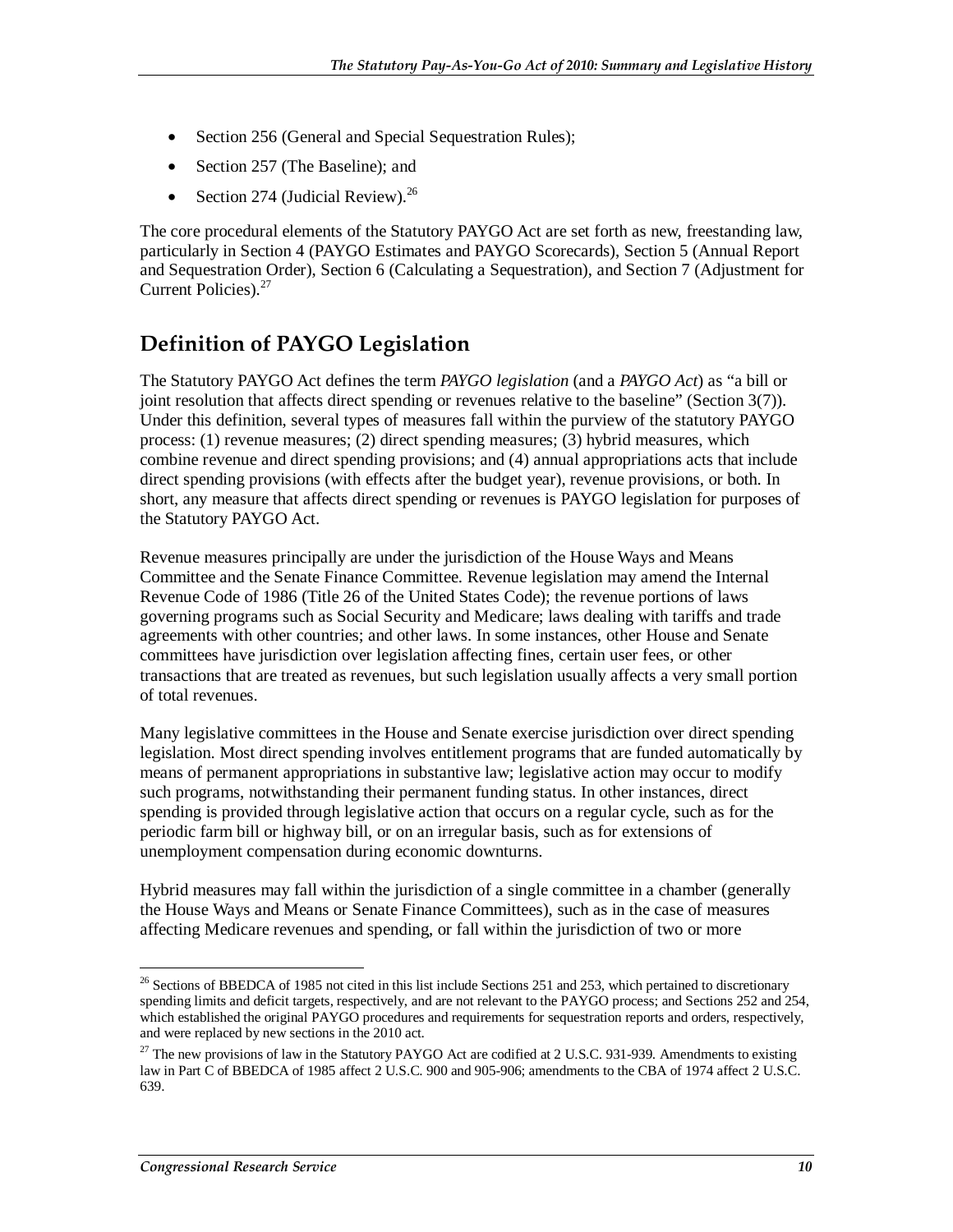committees, such as in the case of measures affecting the revenues and spending of transportation trust funds.

Finally, annual appropriations acts, including regular, supplemental, and continuing appropriations measures, provide discretionary spending and are under the jurisdiction of the House and Senate Appropriations Committees. Discretionary spending is not subject to the statutory PAYGO process, but is controlled by other budget enforcement procedures. Some annual appropriations acts, however, may serve as a vehicle for revenue or direct spending provisions under the jurisdiction of other House and Senate Committees. Section 3(4)(C) of the act provides that provisions in annual appropriations acts that "make outyear modifications to substantive law" (except those in which the outlay effects net to zero over a six-year period, including the current year) are covered under the statutory PAYGO process. A provision in an annual appropriations act that effected direct spending only in the current year or the budget year would not be subject to the statutory PAYGO process.

### **Assessing the Budgetary Effects of PAYGO Legislation**

The *budgetary effects* of PAYGO legislation are defined in the act as "the amount by which PAYGO legislation changes outlays flowing from direct spending or revenues relative to the baseline" (Section 3(4)(A)). There are two types of budgetary effects—*costs*, which involve outlay increases or revenue decreases, and *savings*, which involve outlay decreases or revenue increases. Two elements in assessing the budgetary effects of PAYGO legislation, scoring rules and legislative procedures regarding CBO cost estimates, are addressed separately below.

### **Scoring Rules**

In scoring PAYGO legislation, several rules must be followed. First, the statutory PAYGO process addresses only those budgetary effects that are on budget; the budgetary effects of off-budget entities are not counted (Section  $3(4)(B)$ ). A program is given off-budget status only through a specific designation in law. At present, the off-budget entities are the Old-Age and Survivors Insurance Trust Fund and the Disability Insurance Trust Fund under Social Security, and the Postal Service Fund. These programs also are accorded off-budget status in the congressional budget process and in the President's budget.

Second, the direct spending and revenue impacts of provisions in legislation that are designated as emergency requirements under the act are not counted as budgetary effects (Section  $4(g)(4)$ ). Section 4 of the act sets forth procedures for the House and Senate to deal with the issue of designating provisions as emergency requirements. In the House, the chair must "put the question of consideration" prior to the chamber taking any action on a measure including an emergency PAYGO designation. If the House votes affirmatively on the question, then it may proceed to consider the measure. The House also uses the question of consideration as the means of enforcing its internal PAYGO rule. In the Senate, an emergency PAYGO designation may be stricken from a measure by a point of order. In order to waive the point of order, or to sustain the appeal of the ruling of the chair on a point of order, the affirmative vote of three-fifths of the Members, duly chosen and sworn  $(60 \text{ Sentors}, \text{if no seats are vacant})$ , must be obtained.<sup>28</sup> In this

<sup>-</sup> $28$  See, for example, Senate consideration on March 25, 2010, of H.R. 4872, the Health Care and Education Reconciliation Act of 2010, during which several motions to waive Section 4(g) of the Statutory PAYGO Act were (continued...)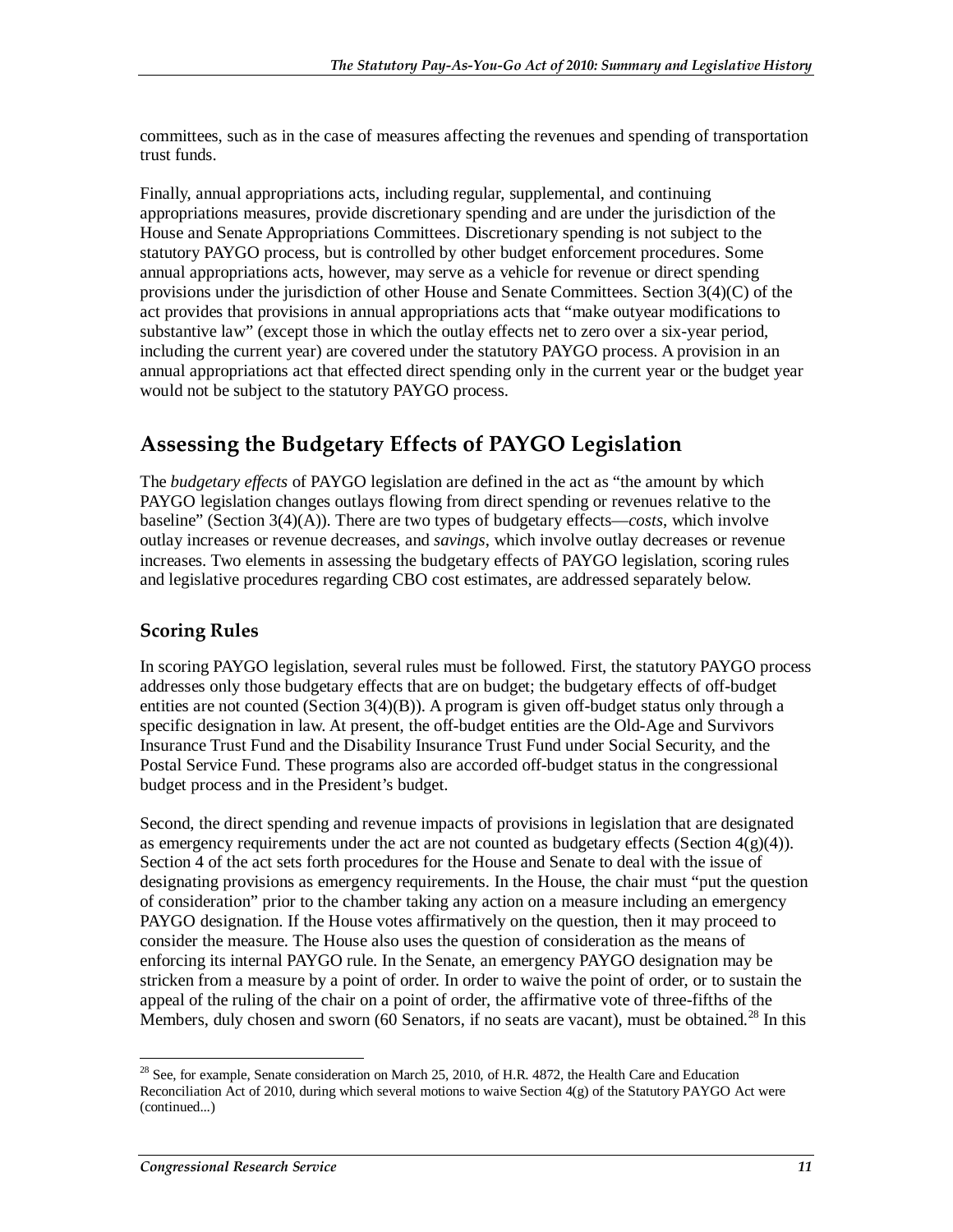case, the point of order can be applied in a manner so that if successful, the offending provision is stricken but the consideration of the measure (or the conference report thereon) is not defeated.

Third, debt service costs explicitly are excluded from the definition of budget effects provided in the act (Section  $3(4)(A)$ ).

Fourth, timing shifts are prohibited in order to curb possible evasions of enforcement. The prohibition applies to shifts at the end of the 10-year "window," involving the last year covered by the process (the ninth outyear) and the first year not covered by the process (the tenth outyear). Section 3(8) of the act defines a timing shift as:

a delay of the date on which outlays flowing from direct spending would otherwise occur from the ninth outyear to the tenth outyear or an acceleration of the date on which revenues would otherwise occur from the tenth outyear to the ninth outyear.

Thus, costs cannot be shifted out of the window, nor can savings be shifted into the window, as a way of evading enforcement. The prohibition is incorporated into Section 308 of the CBA of 1974, pertaining to CBO cost estimates, as amended by the act (Section 4(b)(1)).

Finally, costs associated with legislation dealing with "current policy" in four specified areas— Medicare physicians' payments, the estate and gift tax, the alternative minimum tax (AMT), and certain income tax cuts for the middle-class enacted in 2001 and 2003—may be excluded within constraints set forth in the act. Section 4(c) of the act sets forth procedures for adjusting the estimates of budgetary effects of legislation in the four specified areas, and Section 7 of the act sets forth specific criteria that must be met so that the adjustments can be made.<sup>29</sup> In general, the authority to make adjustments is provided so that Congress can enact legislation extending current policies in these areas for defined periods without having to offset the significant costs of doing so; the current policies either expired at the end of 2009 or will expire by the end of 2010. The authority to make adjustments remains in effect through December 31, 2011.

The period for which the current policies can be extended with adjustments made for statutory PAYGO purposes varies, from two years for the estate and gift tax and the AMT, to five years for Medicare physicians' payments, to permanently for the middle-class tax cuts. As explained by the Senate Budget Committee:

The cost of continuing these policies over the specified period is larger than the cost of letting them expire, as would happen under current law. The adjustment allows Congress to address these policies without having the cost added to the PAYGO scorecard. The difference between these two estimated costs is the maximum adjustment that may be used to offset the cost of legislation addressing each specified policy for the purposes of PAYGO enforcement. If the estimate of the legislation has a greater budgetary effect than the maximum amount of the adjustment, then the adjustment can be used to offset a portion of its cost. The additional cost would be counted for statutory PAYGO purposes. If a less costly policy is enacted, any remaining amount in the adjustment cannot be used to offset the cost of policies in other areas (as specified in Section 4(c)(3) of the PAYGO statute).

1

<sup>(...</sup>continued)

rejected.

<sup>29</sup> These features of the Statutory PAYGO Act are explained in detail in Senator Kent Conrad, *Section-by-Section Analysis of the Statutory Pay-As-You-Go Act of 2010*, op. cit.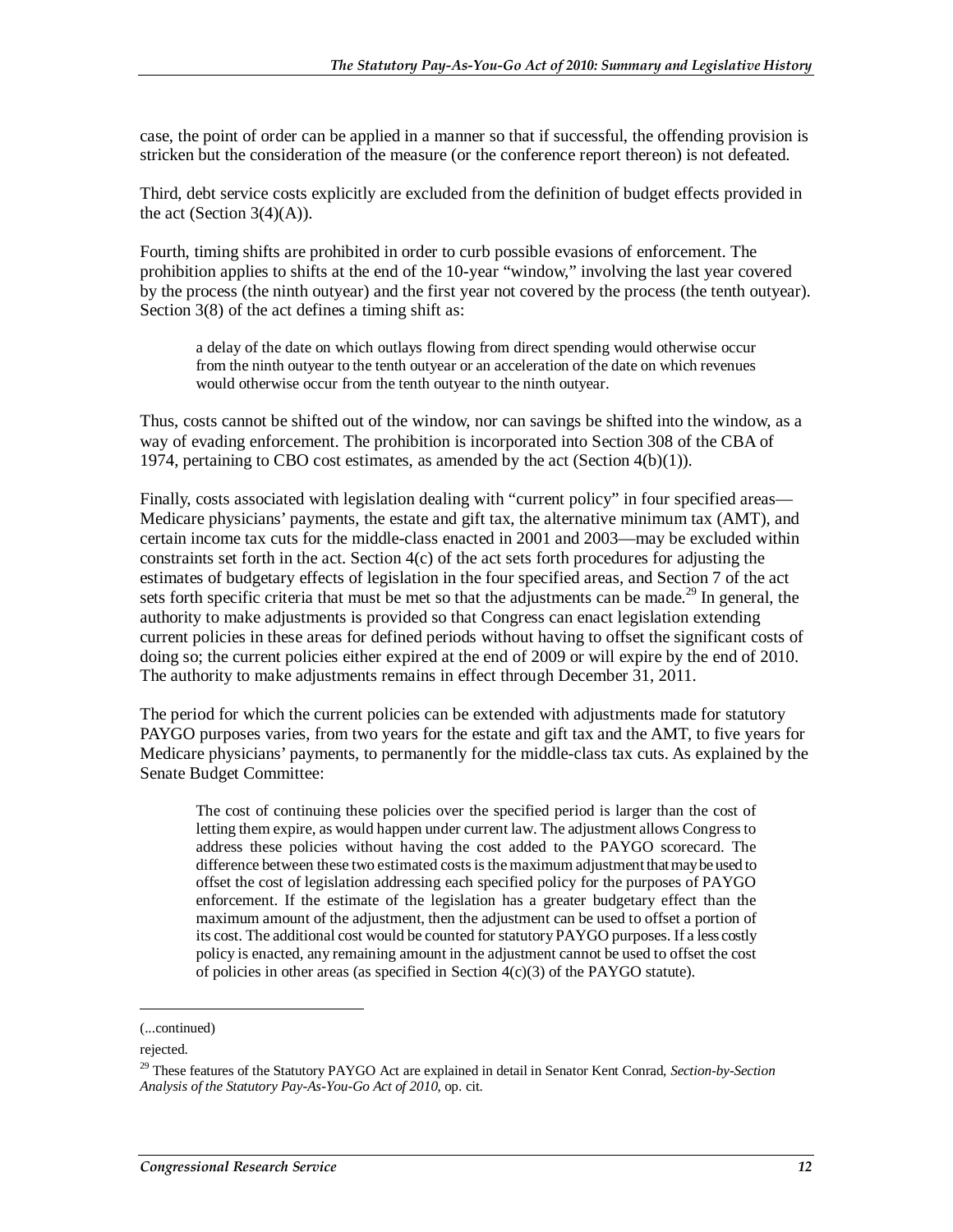In addition, the adjustments in each policy area are further limited to prevent using the full amount of the available adjustment to offset the cost of a more generous policy for a shorter period. Under this limitation, the amount of the adjustment is estimated consistent with the time period covered by the eligible policy action. $30$ 

The act includes provisions intended to ensure that the adjustments are not used to provide for more generous policies over a shorter time period, or that savings achieved by not making the full adjustments allowed are not used to offset initiatives in other policy areas.

### **Legislative Procedures Regarding CBO Cost Estimates**

The budgetary effects of PAYGO legislation to be recorded on the PAYGO scorecards may be determined either by Congress or by OMB. Congress may determine the budgetary effects of a measure by following legislative procedures specified in Section 4 of the act. If Congress does not follow these procedures, then OMB determines the budgetary effects of the measure.

The procedures by which Congress would determine the budgetary effects of legislation for statutory PAYGO purposes generally would operate in the following manner. First, the chairman of the House or Senate Budget Committee, as applicable, would request a "CBO PAYGO estimate" for a measure. Prior to the vote on passage of the measure in the House or Senate, the chairman of the respective Budget Committee would insert into the *Congressional Record* a statement titled "Budgetary Effects of PAYGO Legislation" providing the necessary information on the costs of the measure and any current policy adjustments made under Section 7 of the act. In cases involving a conference agreement or an amendment between the two chambers, the two chairmen would jointly insert a statement into the *Congressional Record*.

In addition, the text of the measure would include a reference to the statement using language set forth in the act: "The budgetary effects of this Act, for the purpose of complying with the Statutory Pay-As-You-Go Act of 2010, shall be determined by reference to the latest statement titled 'Budgetary Effects of PAYGO Legislation' for this act, ..., provided that such statement has been submitted prior to the vote on passage...." The portions omitted from the quoted language would address: (1) whether the statement had been submitted by the chairman of the House Budget Committee or Senate Budget Committee (or jointly, in the case of a conference agreement or amendments between the Houses); and (2) the nature of the vote on passage.

As the legislative process unfolds in both chambers, multiple statements may be generated. A new, valid statement supersedes a previous statement. In order for the budgetary effects in the statement to be recorded by OMB on the PAYGO scorecards, the measure enrolled and signed into law by the President must contain a proper reference in the text to a valid statement. Violations of the prescribed procedures (e.g., deviating from the required text of a legislative reference or failing to insert a statement into the *Congressional Record* before a vote on final passage) would invalidate the congressional determination of a measure's budget effects, and the effects would be determined in that case by OMB. Congressional determinations of the budgetary effects of PAYGO measures in enacted form may reflect a determination made by one chamber and unchanged by the other, made by one chamber but changed by the other, or made by both chambers in a compromise at the stage of resolving differences.

<sup>-</sup>30 Ibid, p. S294.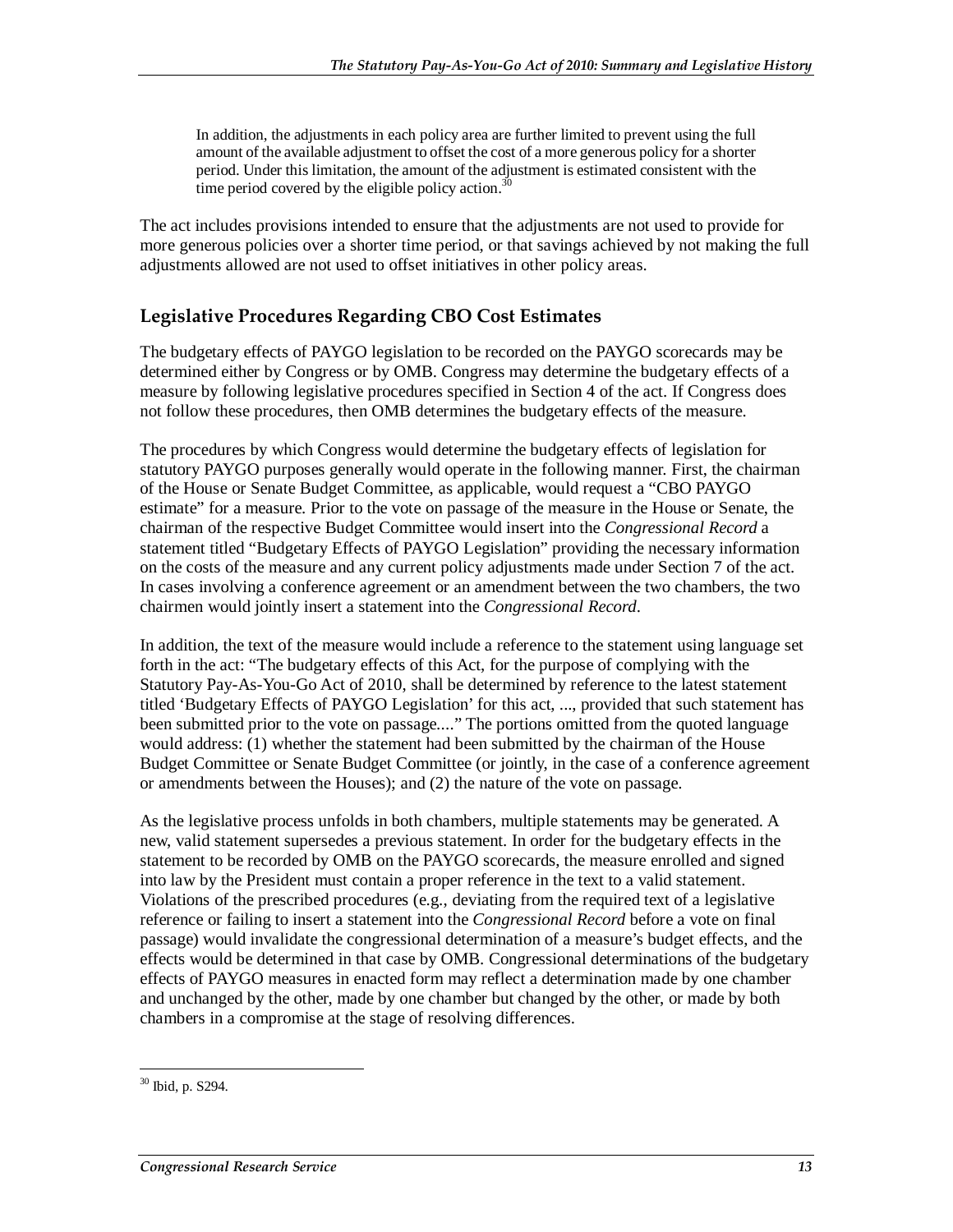The Statutory PAYGO Act reaffirms the authority of the House and Senate Budget Committees to make final determinations of the budgetary effects of legislation under Section 312 of the CBA of 1974 (Section 12).

## **PAYGO Scorecards**

OMB is required to maintain two PAYGO scorecards, a 5-Year Scorecard and a 10-Year Scorecard, on which the budgetary effects of PAYGO legislation are recorded (Section 4(d)). For each PAYGO act, OMB must use the budgetary effects included by reference in the measure. In general, the budgetary effects are estimated by CBO in accordance with the baseline methodology set forth in Section 257 of BBEDCA of 1985. If a valid reference is not included in the PAYGO act, then OMB must determine the measure's budgetary effects, using the same economic and technical assumptions that underlie the President's most recent budget submission.

OMB must display on the scorecards the budgetary effects of PAYGO legislation in each year over the 5-year and 10-year periods, beginning with the budget year. In recording the budgetary effects of a PAYGO act on the scorecards, OMB must adhere to the following rules:

- **Look Back**—the budgetary effects for the current year of a PAYGO measure enacted during a session are combined with the budgetary effects for the budget year, thereby closing a potential enforcement loophole (Section 4(e));
- **Averaging**—for the 5-Year Scorecard, an average is derived for the cumulative budgetary effects of a PAYGO measure over the five fiscal years (with the budgetary effects for the current year added to the effects for the budget year), and entered for each of the five years on the scorecard; the same process is followed for the 10-Year Scorecard with regard to the cumulative budgetary effects of the measure over ten years, plus the current year (Section  $4(f)$ );
- **Emergency Legislation**—the amounts of new budget authority, outlays, or revenue that result from a provision designated as an emergency in a PAYGO measure are not included in the estimates made by CBO or OMB of the measure's budgetary effects, and therefore are not recorded on the PAYGO scorecards (Section  $4(g)$ ); and
- **CLASS Act Savings**—the scorecards must exclude the net savings from legislation titled the "Community Living Assistance Services and Supports Act," which establishes a Federal insurance program for long-term care, if enacted or subsequently amended after enactment of the Statutory PAYGO Act (Section 4(d)(6)). (The CLASS Act was enacted into law on March 23, 2010, as Title VIII of P.L. 111-148, the Patient Protection and Affordable Care Act.)

OMB is required to update the scorecards continuously and to make them publicly available.

**Table 2,** at the end of the report, shows a hypothetical example of how the data from a CBO cost estimate on a PAYGO act would be recorded by OMB on the 5-Year and 10-Year Scorecards for the FY2011 budget cycle. In this example, CBO has estimated a cost of \$25 billion for the budget year (FY2011) and \$10 billion for the first outyear (FY2012), but escalating savings amounting to \$35 billion for the next three outyears. Over the five-year period covering FY2011-FY2015, the costs and savings exactly offset, yielding a deficit-neutral estimate. The estimate also shows a cost of \$15 billion for the current year (FY2010), however, which must be included under the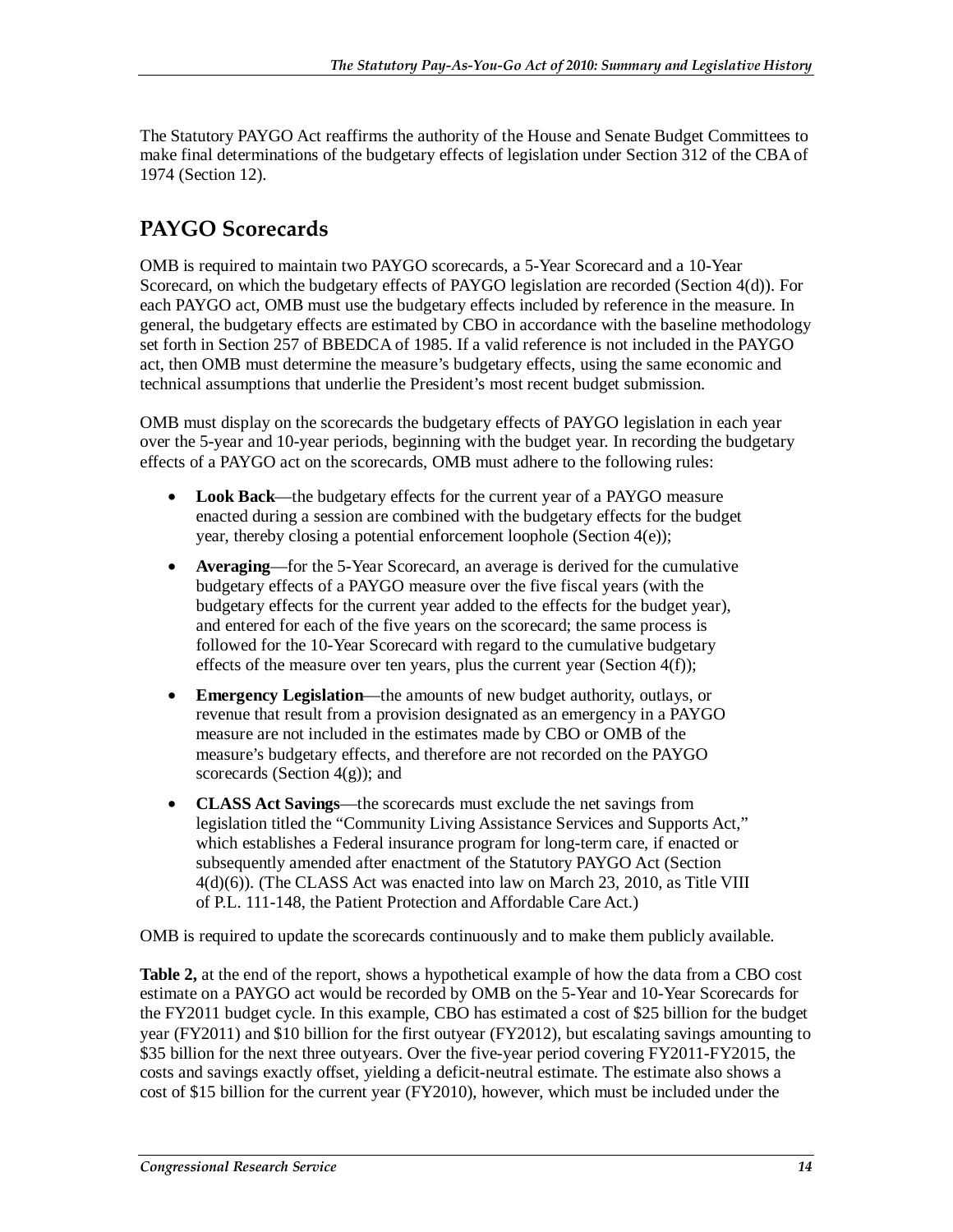look-back feature. Consequently, the cumulative budgetary effect of the PAYGO measure, for purposes of the 5-Year Scorecard, is a cost of \$15 billion. The \$15 billion cost is averaged over the five-year period, yielding a \$3 billion cost to be entered for each of the five years on the scorecard.

In this example, the CBO cost estimate shows annual savings of \$5 billion for each of the five remaining outyears (FY2016-FY2020) of the 10-year period. For purposes of the 10-Year Scorecard, the cumulative budgetary effect of the PAYGO measure over the 10-year period covering FY2011-FY2020, taking into account the budgetary effects for the current year as required by the look-back feature, is a savings of \$10 billion. The \$10 billion saving is averaged over the 10-year period, yielding a \$1 billion saving to be entered for each of the ten years on the scorecard.

# **Annual PAYGO Report and Sequestration Order**

The OMB must issue an annual PAYGO report not later than 14 days (excluding weekends and holidays) after Congress adjourns to end a session (Section 5(a)). In addition to information regarding any sequestration that may be required, as discussed below, the report must include the following matters:

- an up-to-date document containing the 5-Year and 10-Year PAYGO scorecards;
- a description of any current policy adjustments made under Section  $4(c)$ ;
- information about emergency legislation (if any) designated under Section  $4(g)$ ; and
- other data and explanations that enhance public understanding of the act and the actions taken thereunder.

The annual PAYGO report must be printed in the *Federal Register* and made publicly available by OMB.

If the annual PAYGO report indicates that no PAYGO violation has occurred, then no further action must be taken. However, if the report indicates that a PAYGO violation has occurred, by showing a *debit* (i.e., the "net total amount" by which costs exceed savings) for the budget year on either scorecard, then the President must issue a sequestration order to offset the debit (Section 5(b)). If there is a debit on both scorecards, then the sequestration order must fully offset the larger of the two debits.

In order to offset a debit for the budget year, a sequestration order reduces the budgetary resources of direct spending programs for that year. The resulting outlay savings in the budget year and the subsequent fiscal year must together be sufficient to offset the debit.

In the hypothetical example provided in **Table 2**, if the single PAYGO measure used in the example were the only PAYGO measure to be enacted during the 2010 session and reflected in OMB's annual PAYGO report for FY2011, then a sequester would be required to offset the \$3 billion debit for FY2011 recorded on the 5-Year Scorecard. The 10-Year Scorecard would be irrelevant in this instance because it would show a savings (of \$1 billion) for FY2011.

If a sequester is required, then OMB must prepare the sequestration order for the President and include it in the annual PAYGO report; both the order and the report must be transmitted to the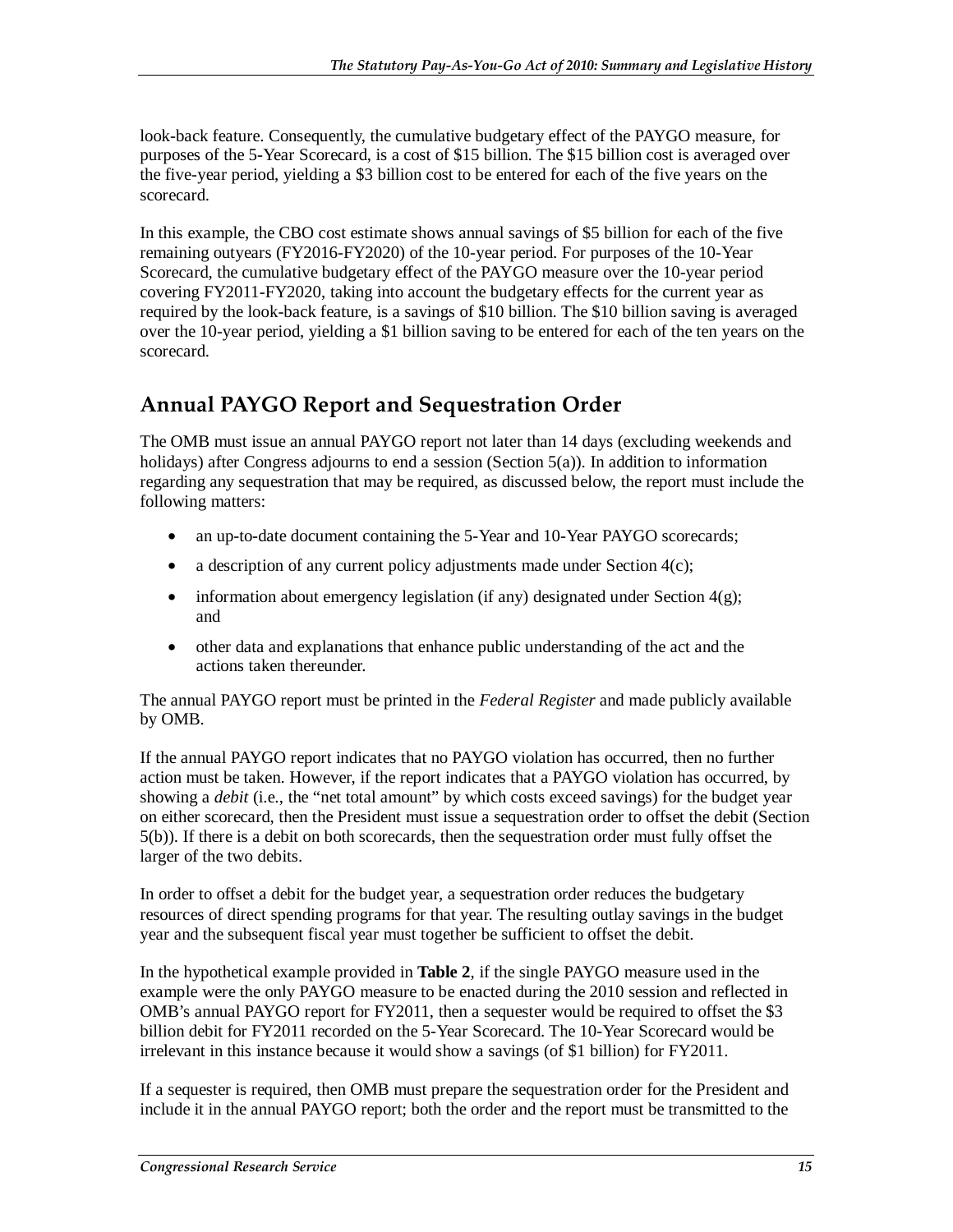House and Senate. In this instance, the annual PAYGO report must include, for each budget account to be sequestered:

- estimates of the baseline level of budgetary resources subject to sequestration;
- the amount of the budgetary resources to be sequestered; and
- the outlay reductions that will occur in the budget year and the subsequent fiscal year because of the sequester.

A sequestration order issued by the President takes effect immediately.

**Figure 1** illustrates the requirements pertaining to the issuance of the annual PAYGO report by OMB and the issuance of a sequestration order by the President, if required.

#### **Figure 1. Issuance of the Annual PAYGO Report and Sequestration Order**

| Not later than 14 days after Congress adjourns to end a session-<br>(not counting weekends and holidays)               |                                                                                                                                                                                                         |  |  |  |  |  |
|------------------------------------------------------------------------------------------------------------------------|---------------------------------------------------------------------------------------------------------------------------------------------------------------------------------------------------------|--|--|--|--|--|
| <b>Debit on OMB Scorecard(s)?</b><br>$-NO$                                                                             | Debit on OMB Scorecard(s)?<br>$-YES$                                                                                                                                                                    |  |  |  |  |  |
| If there is no debit for the budget year on<br>the 5-Year and 10-Year PAYGO<br>Scorecards, then:                       | If there is a debit for the budget year on the<br>5-Year Scorecard, 10-Year Scorecard, or<br>both Scorecards, then:                                                                                     |  |  |  |  |  |
| (1) OMB issues the Annual PAYGO<br>Report, placing it in the Federal Register<br>and making it available publicly; and | (1) OMB prepares a sequestration order for<br>the President and includes it in the annual<br>PAYGO report, which is transmitted to the<br>House and Senate;                                             |  |  |  |  |  |
| (2) no further action is required.                                                                                     | (2) the President issues the required<br>sequestration order; and                                                                                                                                       |  |  |  |  |  |
|                                                                                                                        | (3) departments and agencies immediately<br>implement the sequestration order, which<br>reduces budgetary resources for accounts<br>for the budget year (as specified in OMB's<br>annual PAYGO report). |  |  |  |  |  |

**Source:** Prepared by the Congressional Research Service.

**Note**: The procedures reflected in the figure are set forth in Section 5 of the Statutory Pay-As-You-Go Act of 2010 (P.L. 111-139). "OMB" refers to the Office of Management and Budget.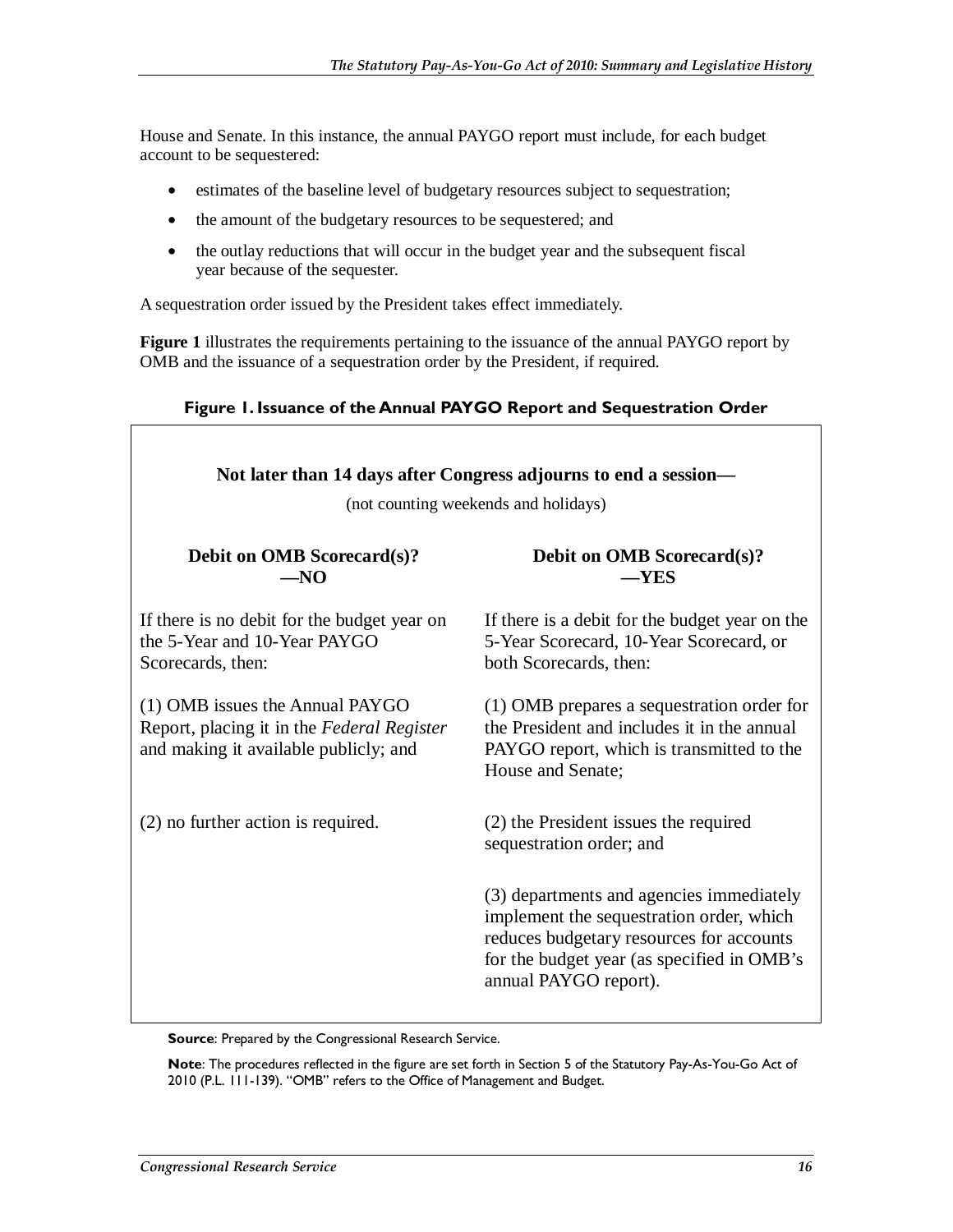### **Coverage and Exemptions**

The Statutory PAYGO Act applies generally to provisions in legislation that affect the direct spending and revenues of on-budget entities. As mentioned previously, the direct spending and revenues of off-budget entities (consisting of the Social Security trust funds and the Postal Service Fund) are excluded from the statutory PAYGO process.

Coverage under the process may be viewed from the perspective of: (1) how programs are treated with respect to estimating their budgetary effects; and (2) whether they are covered or exempted from a sequestration order or subject to special rules that limit any reduction made under an order.

As discussed previously, direct spending and revenue amounts in the following instances are excluded from the assessment of the budgetary effects of PAYGO legislation: (1) provisions designated as emergency requirements; (2) debt service costs; (3) timing shifts; and (4) net savings from the CLASS Act. In addition, costs associated with four specified categories of legislation (Medicare physicians' payments, the estate and gift tax, the alternative minimum tax, and certain "middle-class" tax cuts) may be excluded within limits set forth in the act.

Section 255 of BBEDCA of 1985 lists mandatory programs and activities that are exempt from reduction under any sequestration order issued by the President. The section, which was added to BBEDCA by the Budget Enforcement Act of 1990, is amended by Section 11 of the Statutory PAYGO Act to update the existing list for changes in account structure and headings and other changes, to add new accounts and programs (such as the Children's Health Insurance Program and economic recovery programs), and to clarify the treatment of certain transportation programs subject to obligation limitations in annual appropriations acts.

The programs and activities exempt from sequestration under Section 255, as amended, include Social Security and Tier I Railroad Retirement benefits; federal employee retirement and disability programs; veterans' programs; net interest; refundable income tax credits; Medicaid, CHIP, SNAP, SSI, TANF, and certain other low-income programs; and unemployment compensation, among others.

Finally, sequestration rules set forth in Section 256 of BBEDCA of 1985 (as amended by Section 10 of the Statutory PAYGO Act) and in Section 6 of the act, limit the size of the reduction that can be made under a sequestration order in spending for Medicare and several relatively small health programs (e.g., Indian Health Services). The reduction limit, which is 4% for Medicare and 2% for the other programs, effectively exempts most of their spending from a sequestration order.

## **Sequestration Calculations**

If it is determined by OMB that a PAYGO violation has occurred and that a sequester must occur in order to eliminate a debit for the budget year on the appropriate PAYGO scorecard, then OMB calculates the uniform reduction percentage by which the budgetary resources for accounts must be reduced in order to eliminate the debit. Budgetary resources, as defined in Section  $250(c)(6)$  of BBEDCA of 1985, include new budget authority, unobligated balances, direct spending authority, and obligation limitations. Sequestration calculations are made pursuant to rules set forth in Section 6 of the Statutory PAYGO Act and Section 256 of BBEDCA of 1985, as amended by the act.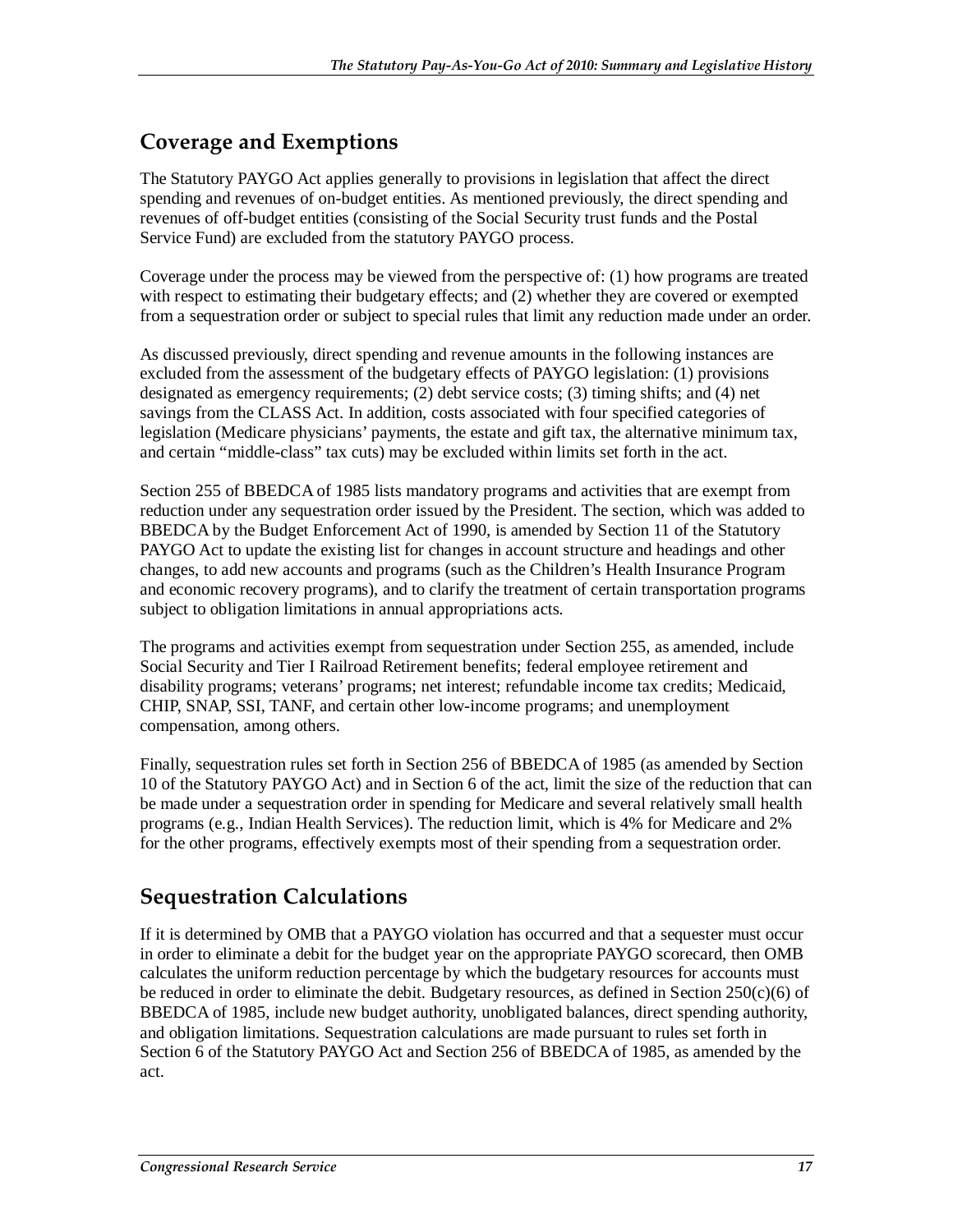The first step is to determine the size of the sequestrable base, that is, the total amount of budgetary resources for direct spending programs subject to sequestration. In the next step, the total amount of budgetary resources that must be reduced in order to yield the required outlay savings in the budget year and the subsequent fiscal year is determined. A uniform reduction percentage applicable to all nonexempt accounts then is calculated by dividing the total amount of budgetary resources to be reduced by the total amount of budgetary resources in the sequestrable base.

If the uniform reduction percentage is less than 4%, then the reduction is applied to all nonexempt accounts (except that several small health programs, as mentioned previously, are reduced by only 2%). If the percentage is greater than 4%, then a 4% reduction is made in Medicare spending (the maximum reduction allowed for that program), and the uniform reduction percentage for the remaining programs is recalculated and increased by the amount necessary to achieve the reductions required to eliminate the debit.

**Table 3**, at the end of the report, illustrates sequestration calculations under an hypothetical example. While total direct spending amounts to well over \$2 trillion in budgetary resources, most is exempt from the statutory PAYGO process. Consequently, the sequestrable base in this hypothetical example is set at \$640 billion. The total consists of \$575 billion attributable to Medicare and the rest attributable to all other nonexempt programs (less than \$0.5 billion is attributable to the several small health programs subject to a 2% limit on reduction).

For purposes of this example, it is assumed that a \$28 billion debit must be eliminated from one of the two PAYGO scorecards maintained by OMB, and that a reduction in the budget year of \$30 billion in budgetary resources will be required.

Under the rules used for calculating a sequester, the reduction to Medicare spending is limited to 4%, which in this case is \$23 billion (the 2% reduction in the several small health programs is negligible for purposes of this example). An additional reduction of \$7 billion in budgetary resources is required to be made in the other nonexempt programs. Dividing the reduction amount (\$7 billion) into the sequestrable base for the other programs (\$65 billion) results in a uniform reduction percentage of 10.77%.

Under these procedures, a required \$30 billion reduction in budgetary resources for the budget year was made by reducing Medicare spending by the maximum 4% (\$23 billion) and the remaining nonexempt programs by 10.77% (\$7 billion), resulting in the outlay savings (\$28 billion) in the budget year and the subsequent fiscal year needed to eliminate the debit.

# **Limitation on Changes to the Social Security Act**

Section 13 of the Statutory PAYGO Act establishes a point of order in the House and Senate against the consideration pursuant to any expedited procedures of legislation setting forth proposals of a Task Force for Responsible Fiscal Action or other commission, if those proposals contain recommendations regarding Social Security spending or revenues. In particular, the limitation applies to recommendations:

... with respect to the old-age, survivors, and disability insurance program established under title II of the Social Security Act, or the taxes received under subchapter A of chapter 9; the taxes imposed by subchapter E of chapter 1; and the taxes collected under section 86 of part II of subchapter B of chapter 1 of the Internal Revenue Code.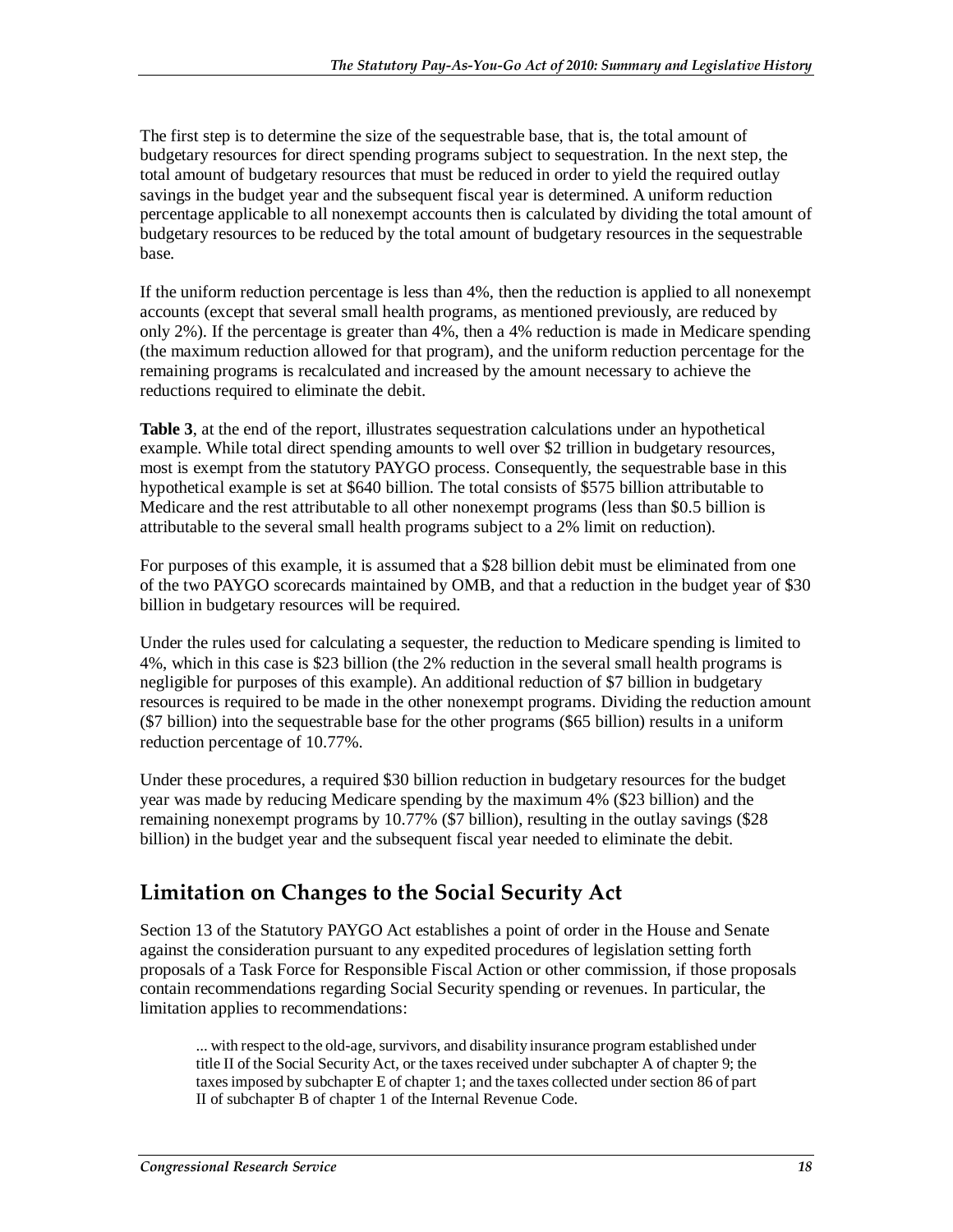In the Senate, an affirmative vote of three-fifths of the Members, duly chosen and sworn (60 votes, if no seats are vacant), is required to waive the point of order or to sustain an appeal of the ruling of the Chair on the point of order.

The limitation is comparable to a restriction in Section  $310(g)$  of the CBA of 1974 that bars the consideration in the House and Senate of reconciliation legislation which contains recommendations with respect to Social Security.<sup>31</sup>

Section 13 originated as a Senate floor amendment (Senate Amendment 3300, offered by Senator Max Baucus) that was agreed to on January 26, 2010, as discussed previously. The Senate also considered two amendments that day that proposed to establish a Bipartisan Task Force on Responsible Fiscal Action. The first one, Senate Amendment 3302, offered by Senator Kent Conrad, was defeated by a vote of 53-46 (having failed to secure the minimum 60 votes required by a unanimous consent agreement); the second, Senate Amendment 3306, offered by Senator Baucus, was withdrawn.

In the wake of unsuccessful action in the Senate to create a task force, President Barack Obama created the National Commission on Fiscal Responsibility and Reform by executive order (E.O. 13531) on February 18, 2010.<sup>32</sup> The executive order requires that the commission vote on approval of a final report on December 1, 2010, but it does provide for consideration of any recommendations by the House or Senate.

<sup>-</sup><sup>31</sup> In addition, the Senate's Byrd rule (Section 313 of the CBA of 1974) prohibits the inclusion of extraneous matter in reconciliation legislation, which includes recommendations with respect to Social Security.

<sup>&</sup>lt;sup>32</sup> The text of the executive order, which was inserted in the *Federal Register* of February 23, 2010, may be found at http://www.gpoaccess.gov/presdocs/2010/DCPD-201000104.pdf.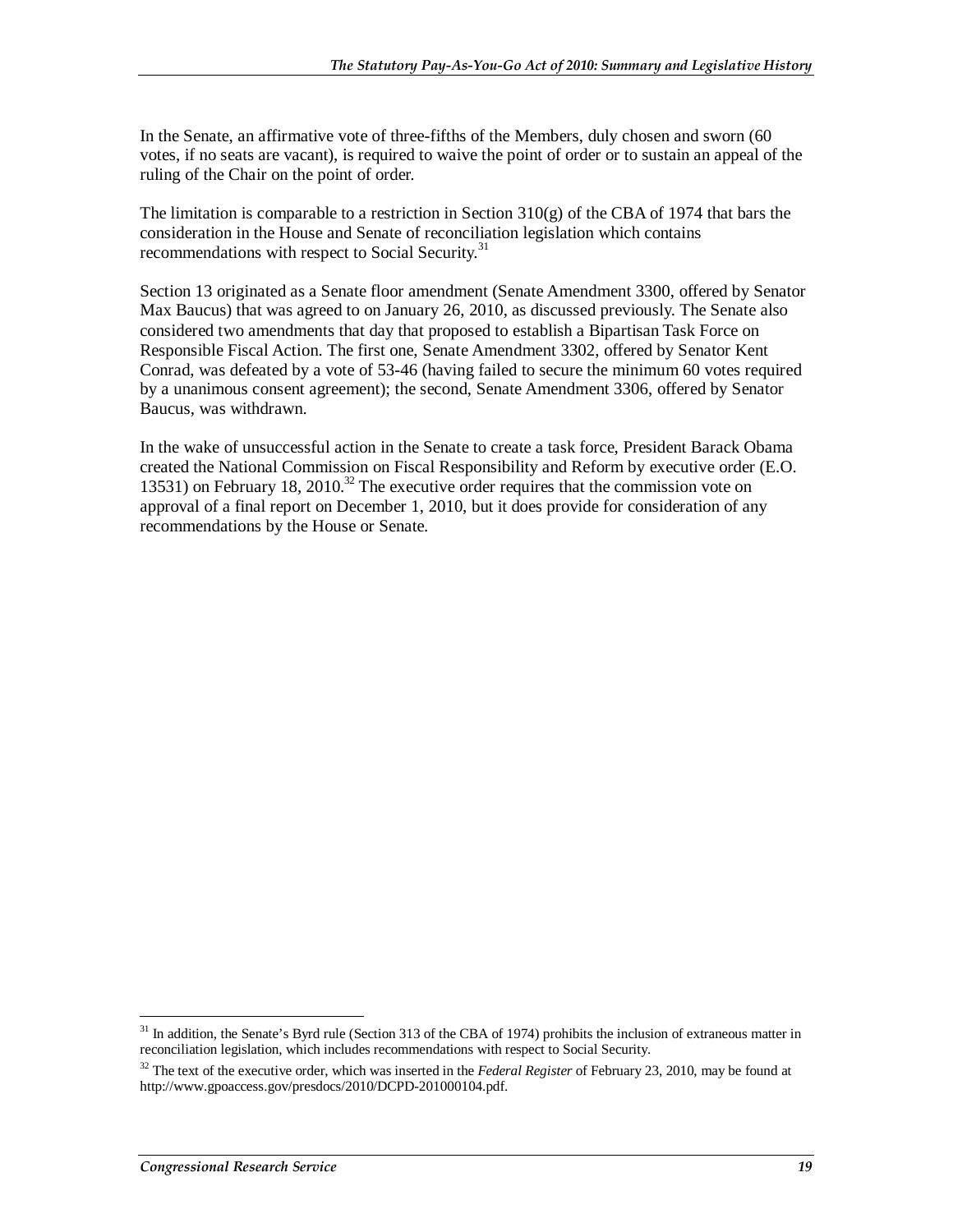| <b>Provision</b>    | Content                                                                                        | Statutes-at-<br><b>Large Citation</b> |
|---------------------|------------------------------------------------------------------------------------------------|---------------------------------------|
| Resolving<br>Clause | [increase in the statutory limit on the public debt in 31 U.S.C. 3101 to \$14.294<br>trillion] | 124 Stat. 8                           |
|                     | Title I - Statutory Pay-As-You Act of 2010                                                     |                                       |
| Sec. I              | <b>Short Title</b>                                                                             | 124 Stat. 8                           |
| <b>Sec. 2</b>       | <b>Purpose</b>                                                                                 | 124 Stat. 8                           |
| Sec.3               | <b>Definitions and Applications</b>                                                            | 124 Stat. 8                           |
| Sec. $4$            | <b>PAYGO Estimates and PAYGO Scorecards</b>                                                    | 124 Stat. 9                           |
|                     | (a) PAYGO Estimates                                                                            | 124 Stat. 9                           |
|                     | (b) CBO PAYGO Estimates                                                                        | $124$ Stat. $11$                      |
|                     | (c) Current Policy Adjustments for Certain Legislation                                         | 124 Stat. 12                          |
|                     | (d) OMB PAYGO Scorecards                                                                       | $124$ Stat. 13                        |
|                     | (e) Look-Back to Capture Current-Year Effects                                                  | 124 Stat. 14                          |
|                     | (f) Averaging Used to Measure Compliance Over 5-Year and 10-Year Periods                       | 124 Stat. 14                          |
|                     | (g) Emergency Legislation                                                                      | $124$ Stat. $14$                      |
| Sec. 5              | <b>Annual Report and Sequestration Order</b>                                                   | 124 Stat. 15                          |
|                     | (a) Annual Report                                                                              | 124 Stat. 15                          |
|                     | (b) Sequestration Order                                                                        | 124 Stat. 15                          |
| Sec. 6              | <b>Calculating a Sequestration</b>                                                             | 124 Stat. 16                          |
|                     | (a) Reducing Nonexempt Budgetary Resources by a Uniform Percentage                             | 124 Stat. 16                          |
|                     | (b) Outlay Savings                                                                             | 124 Stat. 16                          |
| <b>Sec. 7</b>       | <b>Adjustment for Current Policies</b>                                                         | 124 Stat. 16                          |
|                     | (a) Purpose                                                                                    | 124 Stat. 16                          |
|                     | (b) Duration                                                                                   | 124 Stat. 17                          |
|                     | (c) Medicare Payments to Physicians                                                            | 124 Stat. 17                          |
|                     | (d) Estate and Gift Tax                                                                        | 124 Stat. 17                          |
|                     | (e) AMT Relief                                                                                 | 124 Stat. 18                          |
|                     | (f) Permanent Extension of Middle-Class Tax Cuts                                               | 124 Stat. 19                          |
|                     | (g) Indexing for Inflation                                                                     | 124 Stat. 20                          |
|                     | (h) Guidance on Estimates and Current Policy Adjustments                                       | 124 Stat. 21                          |
| <b>Sec. 8</b>       | <b>Application of BBEDCA</b>                                                                   | 124 Stat. 21                          |
| Sec. 9              | <b>Technical Corrections</b>                                                                   | 124 Stat. 21                          |
|                     | [untitled paragraphs (a) and (b)]                                                              | 124 Stat. 21                          |
| <b>Sec. 10</b>      | <b>Conforming Amendments</b>                                                                   | 124 Stat. 21                          |
|                     | [untitled paragraphs (a) through (d)]                                                          | 124 Stat. 21                          |

#### **Table 1. Contents Listing of P.L. 111-139**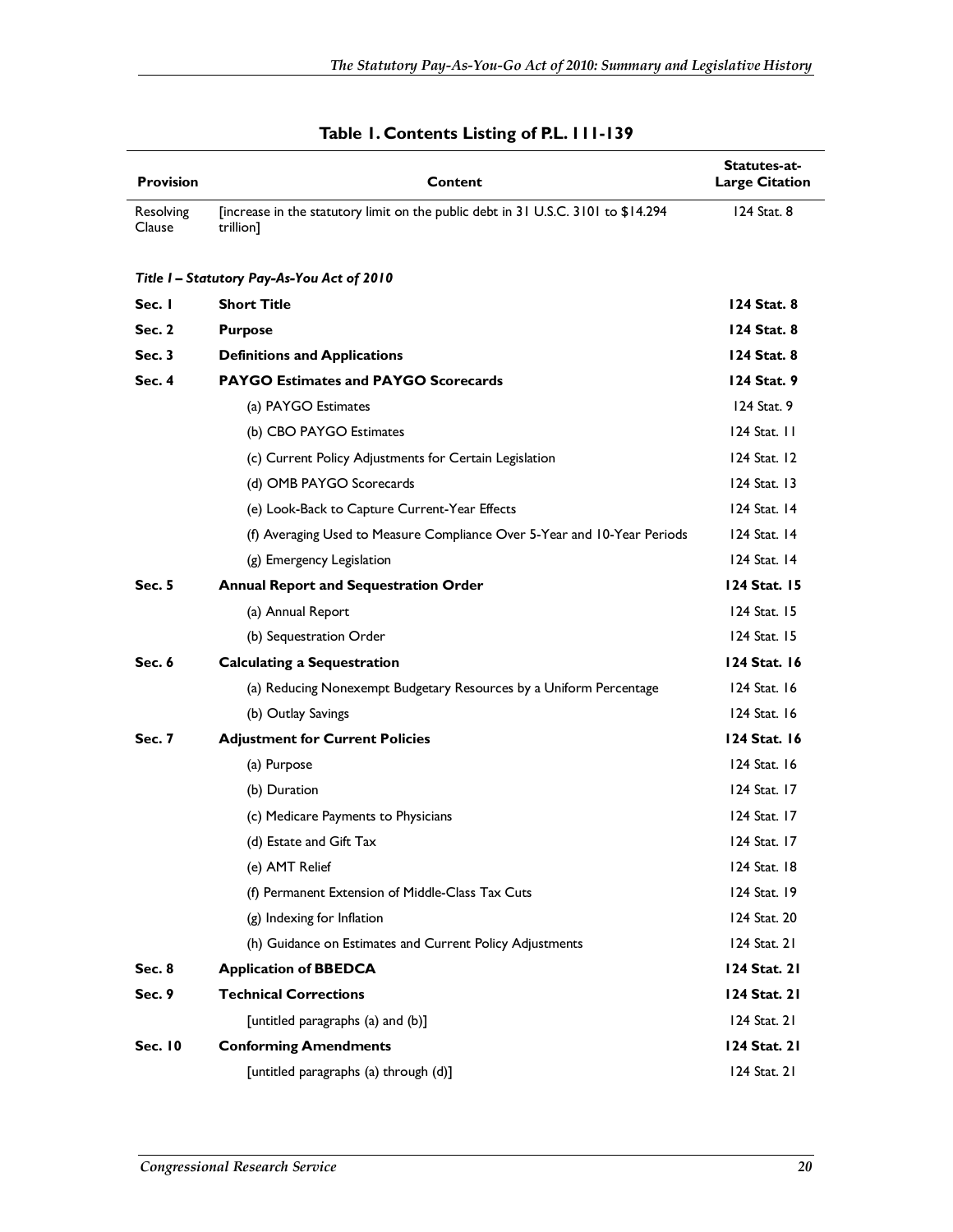| <b>Provision</b> | Content                                                                                            | Statutes-at-<br><b>Large Citation</b> |
|------------------|----------------------------------------------------------------------------------------------------|---------------------------------------|
| Sec. 11          | <b>Exempt Programs and Activities</b>                                                              | 124 Stat. 23                          |
|                  | (a) Designations                                                                                   | 124 Stat. 23                          |
|                  | (b) Social Security, Veterans Programs, Net Interest, and Tax Credits                              | 124 Stat. 23                          |
|                  | (c) Other Programs and Activities, Low-Income Programs, and Economic                               | 124 Stat. 23                          |
|                  | <b>Recovery Programs</b>                                                                           | 124 Stat. 28                          |
|                  | (d) Additional Excluded Programs                                                                   |                                       |
| Sec. 12          | Determinations and Points of Order                                                                 | 124 Stat. 29                          |
| <b>Sec. 13</b>   | Limitation on Changes to the Social Security Act                                                   | 124 Stat. 29                          |
|                  | (a) Limitation on Changes to the Social Security Act                                               | 124 Stat. 29                          |
|                  | (b) Waiver                                                                                         | 124 Stat. 29                          |
|                  | (c) Appeals                                                                                        | 124 Stat. 29                          |
|                  | Title II - Elimination of Duplicative and Wasteful Programs                                        |                                       |
| Sec. 21          | <b>Identification, Consolidation, and Elimination of Duplicative</b><br><b>Government Programs</b> | 124 Stat. 29                          |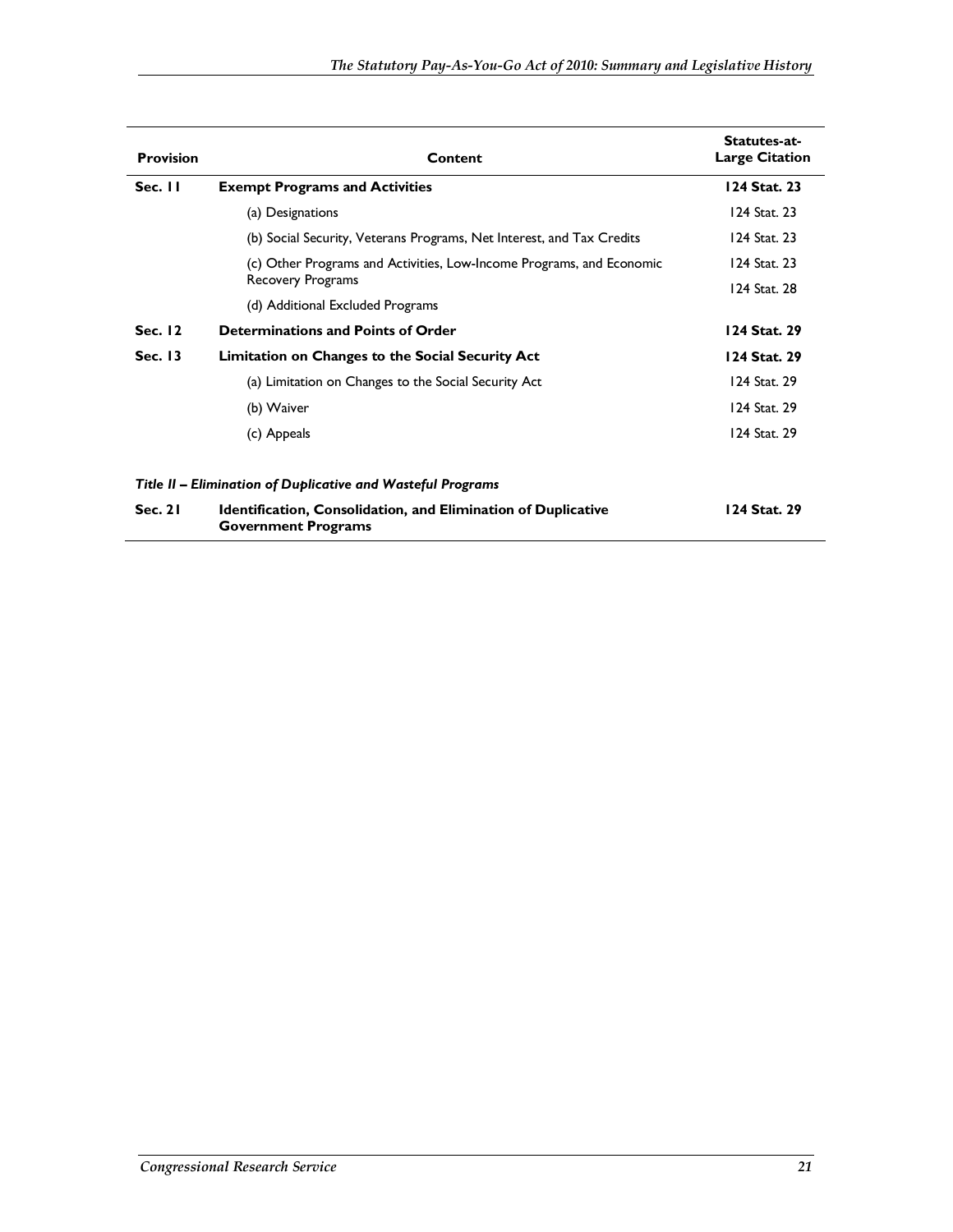|                                               | 2010 | 2011 | 2012            | 2013         | 2014  | 2015  | 2016 | 2017 | 2018 | 2019 | 2020         | 5-Year<br><b>Total</b> | 10-<br>Year<br>Total |
|-----------------------------------------------|------|------|-----------------|--------------|-------|-------|------|------|------|------|--------------|------------------------|----------------------|
| CBO Cost<br>Estimate on a<br>PAYGO Act        | 15   | 25   | $\overline{10}$ | -5           | $-10$ | $-20$ | -5   | -5   | $-5$ | -5   | -5           | 15                     | $-10$                |
| Averaged Entry on<br>OMB 5-Year<br>Scorecard  |      | 3    | 3               | 3            | 3     | 3     |      |      |      |      |              |                        |                      |
| Averaged Entry on<br>OMB 10-Year<br>Scorecard |      | ÷I.  | - L             | $\mathbf{E}$ | $-1$  | -1    | $-1$ | $-1$ | -1   | $-1$ | $\mathbf{E}$ |                        |                      |

#### **Table 2. Hypothetical Example of Recording a Cost Estimate for a PAYGO Act on the PAYGO Scorecards**  (amounts in billions of dollars)

**Source:** Prepared by the Congressional Research Service.

**Notes**: "CBO" refers to the Congressional Budget Office and "OMB" refers to the Office of Management and Budget. The procedures reflected in the figure are set forth in Section 4 of the Statutory Pay-As-You-Go Act of 2010 (P.L. 111-139); the dollar amounts used in the example are completely hypothetical. In this example, the CBO cost estimate covers the current year (FY2010), the budget year (FY2011), and nine outyears (FY2012-FY2020). Under the "look back" feature in Section 4(e) of the Statutory Pay-As-You-Go Act of 2010, OMB must combine any budgetary effects for the current year with those for the budget year when calculating the entries for the 5-Year Scorecard and 10-Year Scorecard. Further, under Section 4(f) of the act, the cumulative budgetary effects for the 5-year and 10-year periods, plus those for the current year, must be averaged over 5 and 10 years and the averages entered for each year of the scorecard, as appropriate.